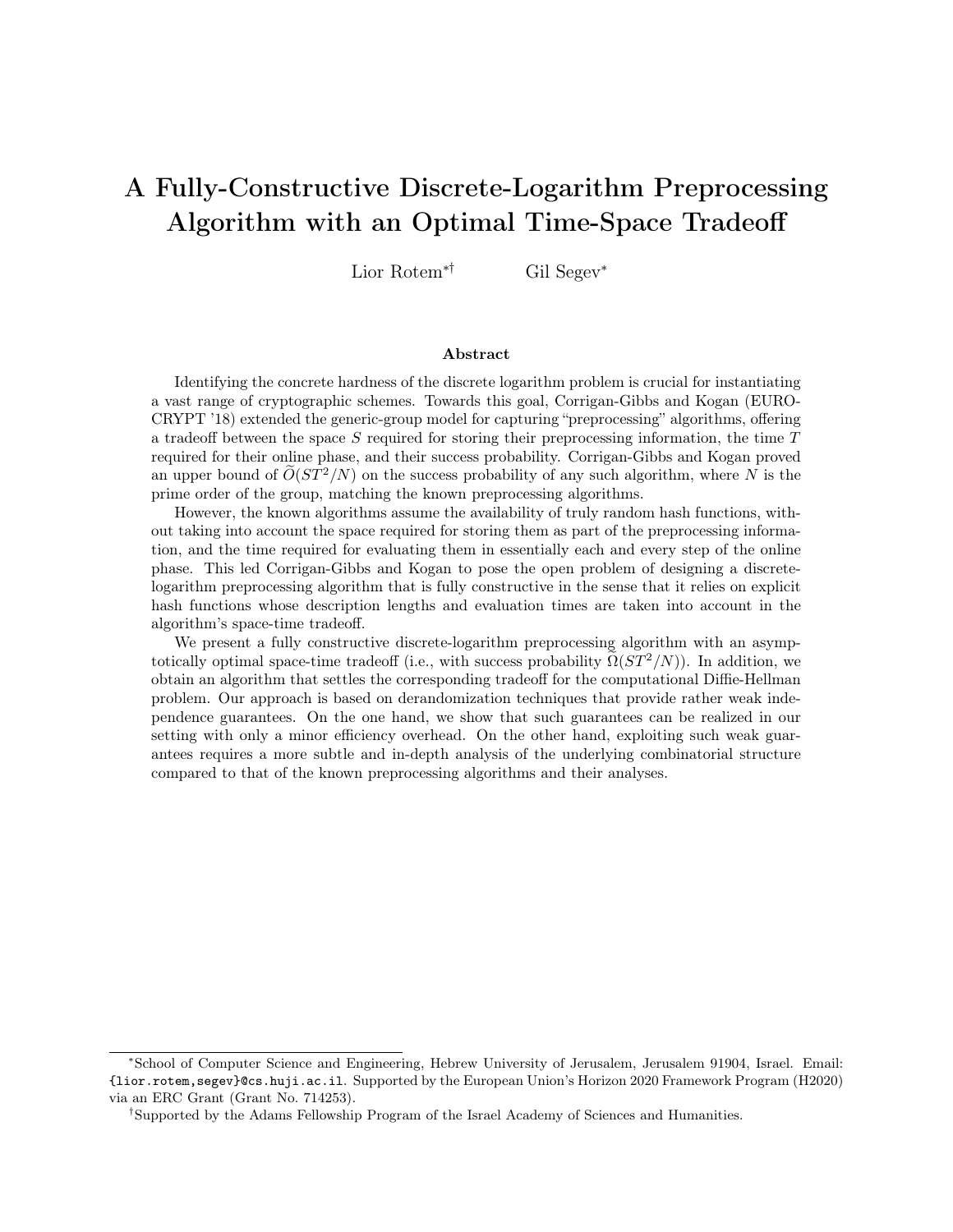# 1 Introduction

Identifying the concrete hardness of the discrete logarithm problem in prime-order groups is crucial for instantiating a vast range of cryptographic schemes. Shoup's seminal work [\[Sho97\]](#page-16-0) introduced the generic-group model, capturing all computations that do not exploit any specific property of the representation of the underlying group, and provided a tight bound on the hardness of the discrete logarithm problem in this model. Specifically, Shoup proved that any generic-group algorithm that runs in time at most  $T$  (thus, in particular, performs at most  $T$  group operations), computes the discrete logarithm of a uniformly-distributed group element with probability  $O(T^2/N)$ , where N is the prime order of the group.<sup>[1](#page-1-0)</sup>

Although generic-group algorithms seem somewhat restricted, the generic hardness of the discrete logarithm problem may nevertheless be used for setting concrete security parameters in any group in which non-generic discrete logarithm algorithms do not seem to outperform the known generic ones (most notably, in popular elliptic-curve groups [\[KMV00,](#page-15-0) [FST10\]](#page-15-1)). However, as recently observed by Corrigan-Gibbs and Kogan [\[CK18\]](#page-15-2), the bound established by Shoup and Maurer does not apply to "preprocessing" algorithms, as introduced by Hellman in the context of the function inversion problem [\[Hel80,](#page-15-3) [FN99,](#page-15-4) [DTT10\]](#page-15-5). For the discrete logarithm problem, a preprocessing algorithm may first preprocess the group in an offline phase. Then, in an online phase, the algorithm receives a group element  $h \in \mathbb{G}$ , and may use the preprocessing information to compute its discrete logarithm. The efficiency of such algorithms is measured via the tradeoff between the space S required for storing their preprocessing information, the time  $T$  required for their online phase, and their success probability.

Motivated by elegant preprocessing algorithms for the discrete logarithm problem due to Lee, Cheon, and Hong [\[LCH11\]](#page-16-1) and by Bernstein and Lange [\[BL13\]](#page-15-6), Corrigan-Gibbs and Kogan extended the generic-group model to capture preprocessing algorithms, and proved an upper bound on the success probability of any such algorithm in computing discrete logarithms. Specifically, for essentially any S and T, they proved that any preprocessing algorithm computes the discrete logarithm of a uniformly-distributed group element with probability  $\tilde{O}(ST^2/N)$ . Alternatively, denoting by  $\epsilon$  the success probability of such algorithms, they proved the lower bound  $ST^2 = \Omega(\epsilon N)$  on the required space and time resources.

The tradeoff established by Corrigan-Gibbs and Kogan matches the performance provided by the algorithms of Lee et al. and of Bernstein and Lange. However, these algorithms assume the availability of truly random hash functions, without taking into account the space required for storing them as part of the preprocessing information, and the time required for evaluating them in essentially each and every step of the online phase.[2](#page-1-1) A standard approach in the design and analysis of algorithms for eliminating this assumption is to rely on derandomization techniques based on k-wise independent hash functions, guaranteeing that their outputs are independently and uniformly distributed when restricted to any set of most  $k$  inputs. Unfortunately, as we discuss in Section [1.3,](#page-4-0) for the level  $k$  of independence that seems required for the probabilistic analysis of the above two algorithms, explicit constructions of  $k$ -wise independent hash functions inherently result in a significant increase either in the space required for storing them as part of the preprocessing

<span id="page-1-0"></span><sup>1</sup>An alternative generic-group model was later introduced by Maurer [\[Mau05\]](#page-16-2), admitting the same tight bound on the hardness of the discrete logarithm problem.

<span id="page-1-1"></span><sup>2</sup>The lower bound of Corrigan-Gibbs and Kogan allows the offline and online phases to share an arbitrary-long common random string which is not accounted for in the space required for storing the preprocessing information. Thus, on the one hand, their lower bound applies even to algorithms that assume the availability of truly random hash functions. On the other hand, however, when taking the required storage into account, a comparable yet more direct solution is to just store the discrete logarithms of all group elements.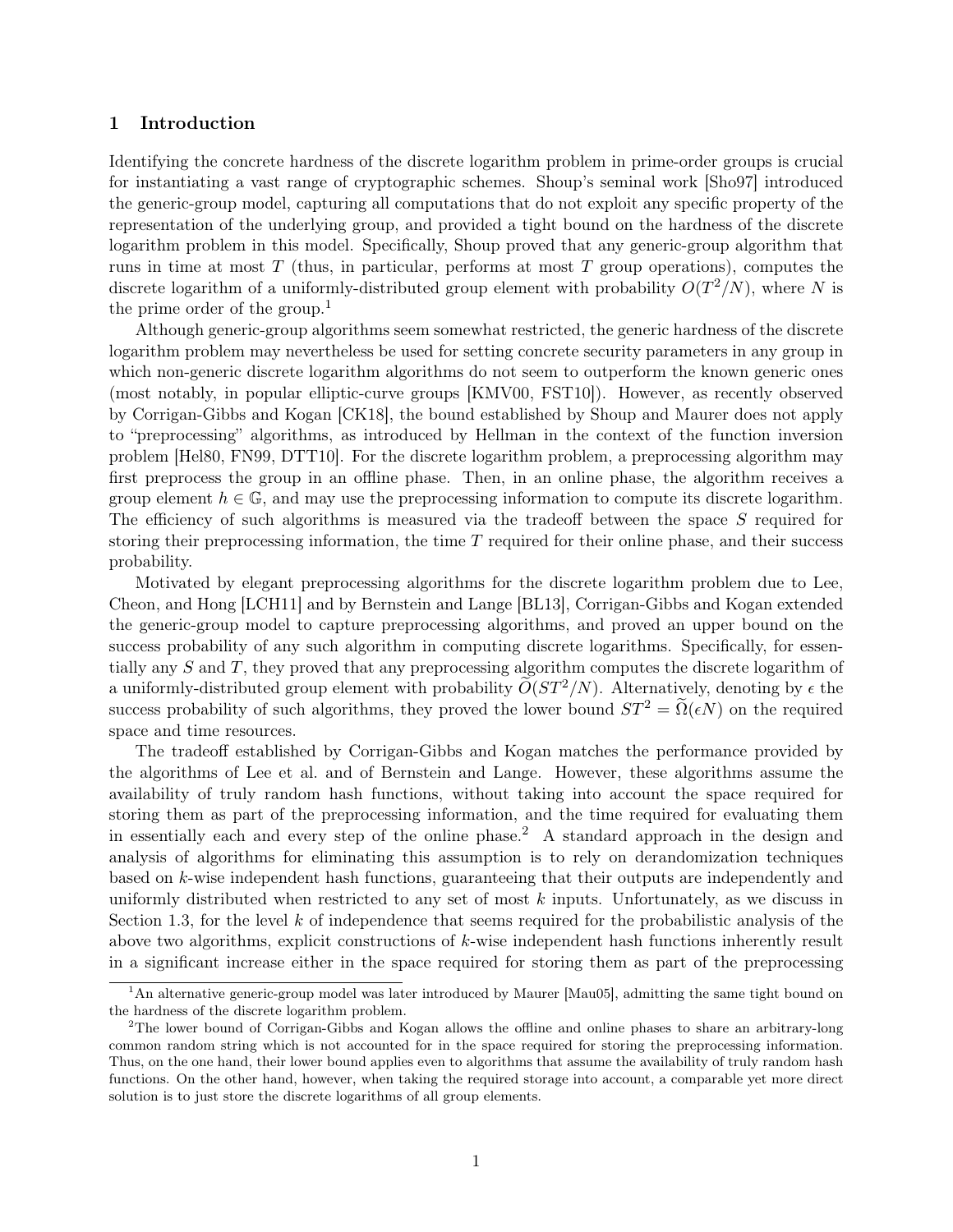information or in the time required for evaluating them in the online phase [\[Sie04\]](#page-16-3).

This state of affairs has led Corrigan-Gibbs and Kogan to pose the open problem of designing a preprocessing algorithm for computing discrete logarithms that is fully constructive in the sense that it relies on explicit hash functions whose description lengths and evaluation times are taken into account in the algorithm's space-time tradeoff. That is:

> Is there an explicit (i.e., fully constructive) preprocessing algorithm for computing discrete logarithms that matches the  $ST^2 = \Theta(\epsilon N)$  tradeoff?

This question is in fact relevant not only to the discrete logarithm problem, but also to various other problems in prime-order groups for which the known preprocessing algorithms assume the availability of truly random functions without taking into account the space required for storing them and the time required for evaluating them. These include, in particular, the computational Diffie-Hellman problem, for which Corrigan-Gibbs and Kogan proved a similar  $ST^2 = \tilde{\Omega}(\epsilon N)$  lower bound.

### 1.1 Existing Approaches

The seminal work of Fiat and Naor [\[FN99\]](#page-15-4) considered the function-inversion variant of this problem, given that Hellman's preprocessing function inversion algorithm [\[Hel80\]](#page-15-3) assumed the availability of truly random hash functions in a similar manner. Fiat and Naor presented an explicit algorithm that relies on concrete hash functions, and were able to match the tradeoff established by Hellman. The algorithm of Fiat and Naor can be seen as an explicit preprocessing algorithm for computing discrete logarithms. However, the bound that it achieves when applied to the discrete logarithm problem is  $S^2T = \Theta(\epsilon N^2)$ , far from matching the  $ST^2 = \widetilde{\Theta}(\epsilon N)$  tradeoff. It is worth stressing that this gap stems from the fact that the setting considered by Fiat and Naor is much more general: Their algorithm can invert any function, and thus cannot exploit the algebraic structure of the underlying group in the discrete logarithm problem. Nevertheless, one could hope that relying on the same ideas of Fiat and Naor, one could make the algorithms of Lee, Cheon, and Hong [\[LCH11\]](#page-16-1) and of Bernstein and Lange [\[BL13\]](#page-15-6) explicit. Unfortunately, as we discuss in Section [1.3,](#page-4-0) the standard amortization technique that enabled Fiat and Naor to rely on concrete hash functions while still matching Hellman's tradeoff does not seem applicable for the known preprocessing algorithms for the discrete logarithm problem.

The recent work of Maurer, Portman, and Zhu [\[MPZ20\]](#page-16-4) considered the task of replacing the random function assumed by Lee, Cheon, and Hong [\[LCH11\]](#page-16-1) and of Bernstein and Lange [\[BL13\]](#page-15-6) by an explicit k-wise independent hash function for a suitable choice of  $k$ . However, the focus of their work is different, as they consider idealized models which only account for the number of oracle queries that the online algorithm issues. As a result, their analysis does not take into account the time required for evaluating the k-wise independent hash function, and they only consider the space required for representing it. As we discuss in Section [1.3,](#page-4-0) instantiating their approach in the standard model results in a space-time tradeoff that is far from optimal.

Finally, it should be noted that preprocessing algorithms that assume the availability of truly random hash functions can be viewed as algorithms within the random-oracle model [\[BR93\]](#page-15-7).<sup>[3](#page-2-0)</sup> When instantiating the random oracle with cryptographic hash functions, most applications rely on the standard assumption that such functions are "sufficiently random" with respect to a polynomial (or, say, moderately super-polynomial) number of queries. However, the known preprocessing algorithms

<span id="page-2-0"></span><sup>3</sup>See also [\[Unr07,](#page-16-5) [DGK17,](#page-15-8) [CDG18\]](#page-15-9), and the references therein, for the related line of work on bounding the usefulness of auxiliary inputs in the random-oracle model.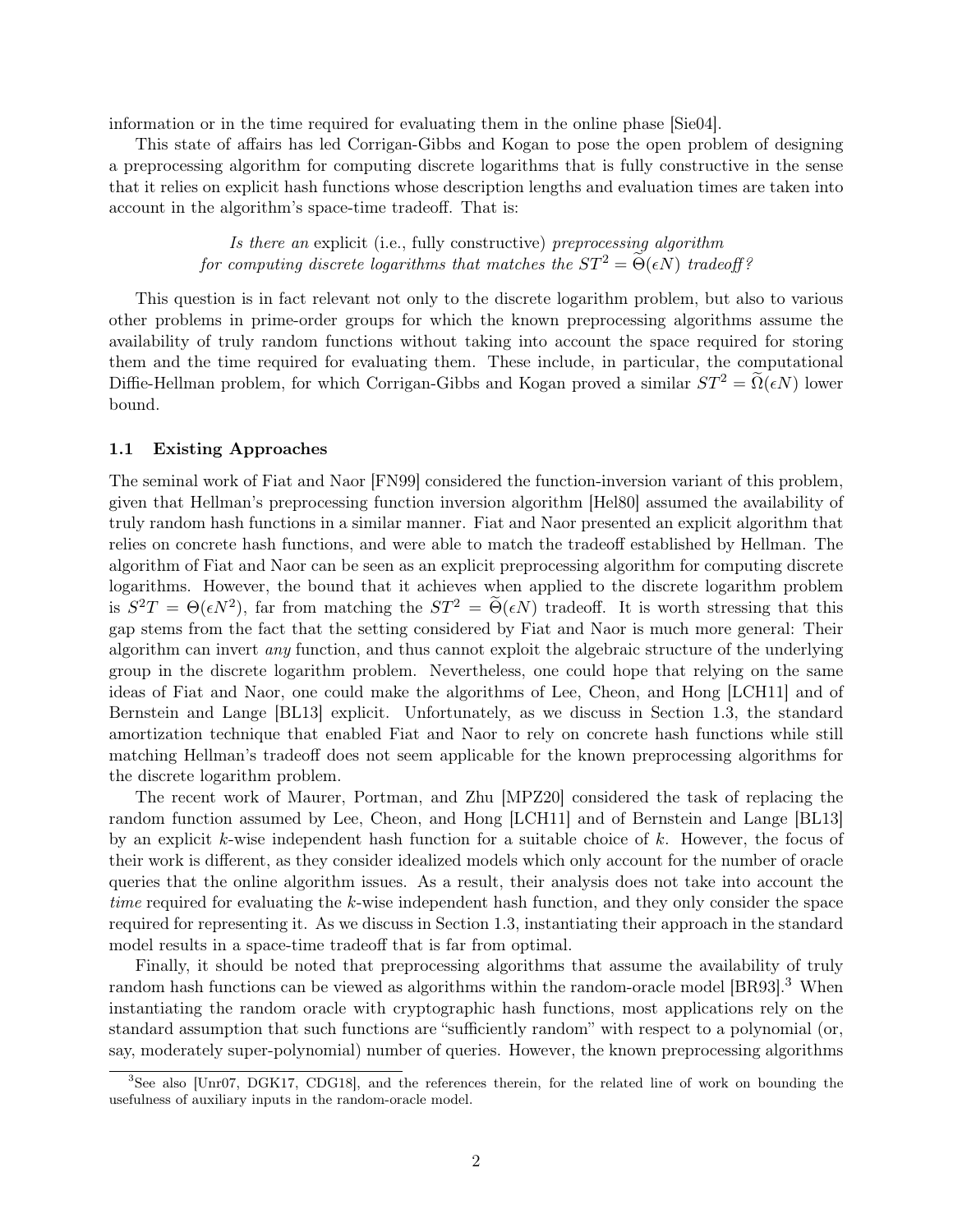issue a nearly exponential number of queries (e.g.,  $N^{1/3}$  queries), and this holds even when considering only the queries issued in their online phase. From the theoretical perspective, this requires a substantially stronger assumption regarding the heuristic security of cryptographic hash functions. Moreover, from the more practical perspective of setting concrete security parameters against preprocessing attacks, this unnecessarily ties the assumed concrete security of discrete logarithm problem (and of additional related problems) to that of cryptographic hash functions.

# 1.2 Our Contributions

In this work we resolve the above-stated question by presenting an explicit (i.e., fully constructive) discrete logarithm preprocessing algorithm that is asymptotically optimal in terms of its space-time tradeoff. In fact, our algorithm does not explicitly settle the space-time tradeoff only for the discrete logarithm problem, but also yields an explicit algorithm that settles the corresponding tradeoff for the computational Diffie-Hellman problem (CDH).

Within the unit-cost RAM model, which is the standard model for analyzing the efficiency of explicit data structures and algorithms (see Section [2\)](#page-7-0), we prove the following theorem:

<span id="page-3-1"></span>**Theorem 1.1** (informal). For any integers S and T such that  $S - T = \Omega(S)$ , there exists an explicit algorithm  $A = (A_0, A_1)$  such that for any cyclic group  $(\mathbb{G}, N, q)$  it holds that

$$
\Pr_{x \leftarrow \mathbb{Z}_N} \left[ A_1 \left( A_0(\mathbb{G}, N, g), g^x \right) = x \right] = \widetilde{\Omega} \left( \frac{S \cdot T^2}{N} \right),
$$

where the offline algorithm  $A_0$  outputs S bits of preprocessing information, and the online algorithm  $A_1$  runs in time T.

Note that our algorithm A consists of a pair  $(A_0, A_1)$  of algorithms: The offline algorithm  $A_0$  takes as input the description  $(\mathbb{G}, N, g)$  of a cyclic group of order N that is generated by  $g \in \mathbb{G}$  and produces the preprocessing information, and the online algorithm  $A_1$  takes as input a uniformly-distributed group element  $g^x \in \mathbb{G}$  (together with the preprocessing information) and tries to compute its discrete logarithm  $x \in \mathbb{Z}_N$  with respect to the given generator g. Similarly to the previously-known algorithms [\[LCH11,](#page-16-1) [BL13\]](#page-15-6), our algorithm does not rely on any specific property of the representation of the underlying group, and can be formally presented within Shoup's generic-group model [\[Sho97\]](#page-16-0).

In addition, note that we require the parameters S and T to satisfy  $S - T = \Omega(S)$  (i.e., we require that  $(1 - \alpha)S \geq T$  for some constant  $\alpha > 0$ , and this results from the additional space overhead we incur for explicitly storing descriptions of hash functions.[4](#page-3-0) This is a somewhat natural restriction given the nature of preprocessing algorithms (relying on preprocessing information in order to reduce the online running time), which captures in particular the choice of  $S = \Theta(N^{1/3})$ and  $T = \Theta(N^{1/3})$  that balances the space and time resources of the algorithm, as well as any other choice of  $S = \Theta(N^{1-2\beta})$  and  $T = \Theta(N^{\beta})$  for  $\beta \ge 1/3$ .

Finally, note that any preprocessing algorithm for the discrete logarithm problem directly yields a preprocessing algorithm for the computational Diffie-Hellman (CDH) problem with the same spacetime tradeoff. Thus, given that Corrigan-Gibbs and Kogan [\[CK18\]](#page-15-2) additionally proved the lower bound  $ST^2 = \widetilde{\Omega}(\epsilon N)$  for the CDH problem with preprocessing, the following corollary of Theorem [1.1](#page-3-1) provides an explicit preprocessing algorithm that asymptotically matches the optimal tradeoff for the CDH problem as well:

<span id="page-3-0"></span><sup>&</sup>lt;sup>4</sup>An interesting technical question is whether the requirement  $S - T = \Omega(S)$  can be avoided while still matching the  $ST^2 = \widetilde{\Theta}(\epsilon N)$  tradeoff with an explicit algorithm.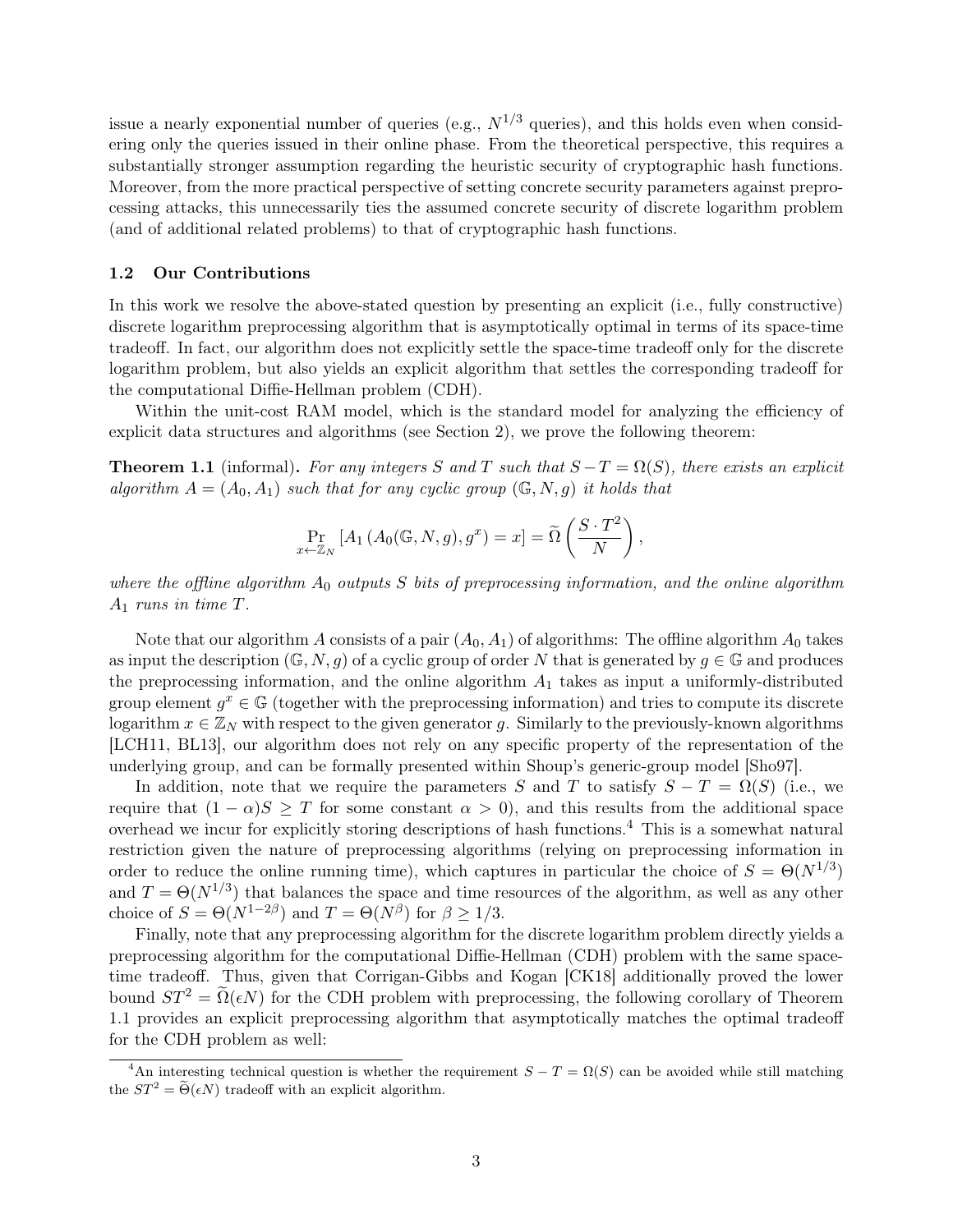**Corollary 1.2** (informal). For any integers S and T such that  $S - T = \Omega(S)$ , there exists an explicit algorithm  $A = (A_0, A_1)$  such that for any cyclic group  $(\mathbb{G}, N, g)$  it holds that

$$
\Pr_{x,y \leftarrow \mathbb{Z}_N} \left[ A_1 \left( A_0(\mathbb{G}, N, g), g^x, g^y \right) = g^{xy} \right] = \widetilde{\Omega} \left( \frac{S \cdot T^2}{N} \right),
$$

where the offline algorithm  $A_0$  outputs S bits of preprocessing information, and the online algorithm  $A_1$  runs in time  $T$ .

#### <span id="page-4-0"></span>1.3 Overview of Our Approach

Our starting point: Preprocessing with a truly random function. The starting point for our explicit preprocessing algorithms is the approach which underlies the preprocessing algorithms of Lee, Cheon, and Hong [\[LCH11\]](#page-16-1) and Bernstein and Lange [\[BL13\]](#page-15-6). This approach relies on the existence of a truly random hash function  $f : \mathbb{G} \to \mathbb{Z}_N$ , shared between the preprocessing algorithm  $A_0$  and the online algorithm  $A_1$ . This function defines a random walk on the elements of  $\mathbb G$  via the step function  $h \to h \cdot g^{f(h)}$ .

The preprocessing algorithm  $A_0$  preforms S such random walks, starting from S uniformlyrandom group elements  $g^{\alpha_1}, \ldots, g^{\alpha_S}$ , and taking T steps in each walk. It then stored the end point  $h_i$  of each walk, together with its discrete logarithm  $\beta_i$  with respect to g. Note that  $A_0$  can indeed compute  $\beta_i$ , since  $\beta_i = \alpha_i + \sum_{j=1}^T f^{(j)}(g^{\alpha_i})$ , where  $f^{(1)}(\cdot) = f(\cdot)$  and  $f^{(j)}(\cdot) = f(f^{(j-1)}(\cdot))$  for  $j \ge 2$ . The endpoints  $h_1, \ldots, h_S$  and their respective discrete logarithms  $\beta_1, \ldots, \beta_S$  are passed as the state to the online algorithm  $A_1$ .

The online algorithm  $A_1$  receives as input the above state and a challenge group element  $h = g^x$ , and its goal is to compute x. To this end, it performs a random walk of length at most  $2T$ , starting from the challenge  $h$ . The hope is that eventually, this walk will "hit" one of the stored endpoints  $h_1, \ldots, h_S$ . Say that the online walk hits  $h_i$  after  $\ell$  steps. In this case, we know that  $g^{x+\sum_{j=1}^{\ell}f^{(j)}(h)}=h_i=g^{\beta_i}$ . Since g is a generator of the group, this implies that  $x=\beta_i-\sum_{j=1}^{\ell}f^{(j)}(h)$ . Since  $\beta_i$  and h are both known to  $A_1$ , it can compute and output x.

The description length of the state passed from  $A_0$  to  $A_1$  is roughly S (assuming that the function f does not need to be stored as part of the state). The computation executed by  $A_1$  involves roughly  $2T$  invocations of H, and T exponentiations in the group, resulting in a running time of roughly T (when ignoring the time required for evaluating  $f$ ).<sup>[5](#page-4-1)</sup>

We now sketch the analysis for bounding the success probability of these algorithms (see also [\[CK18\]](#page-15-2) and the references therein). First, observe that if the online random walk collides with at least one of the precomputed paths within the first  $T$  steps, then it will inevitably hit a precomputed endpoint and  $A_1$  will successfully output the discrete logarithm of the challenge element h. Hence, it is sufficient to bound the probability that such a collision occurs. This bound follows from two simple probabilistic arguments. The first argument shows that with constant probability, the expected number of distinct group elements "touched" by the precomputed paths is at least  $\Omega(ST)$ . The second argument shows that when the precomputed paths touch at least  $\Omega(ST)$  group elements, the collision probability that we wish to bound is at least  $\Omega(ST^2/N)$ , since each new group element in the online walk hits any of the elements touched by the precomputed elements with probability  $\Omega(ST/N)$ . Both of these probabilities are taken also over the choice of the truly random function f, and both arguments inherently rely on the assumption that  $f$  is sampled uniformly at random from the set of all functions from the group  $\mathbb{G}$  to  $\mathbb{Z}_N$ .

<span id="page-4-1"></span> ${}^{5}$ Both the state size and the running time ignore log N factors.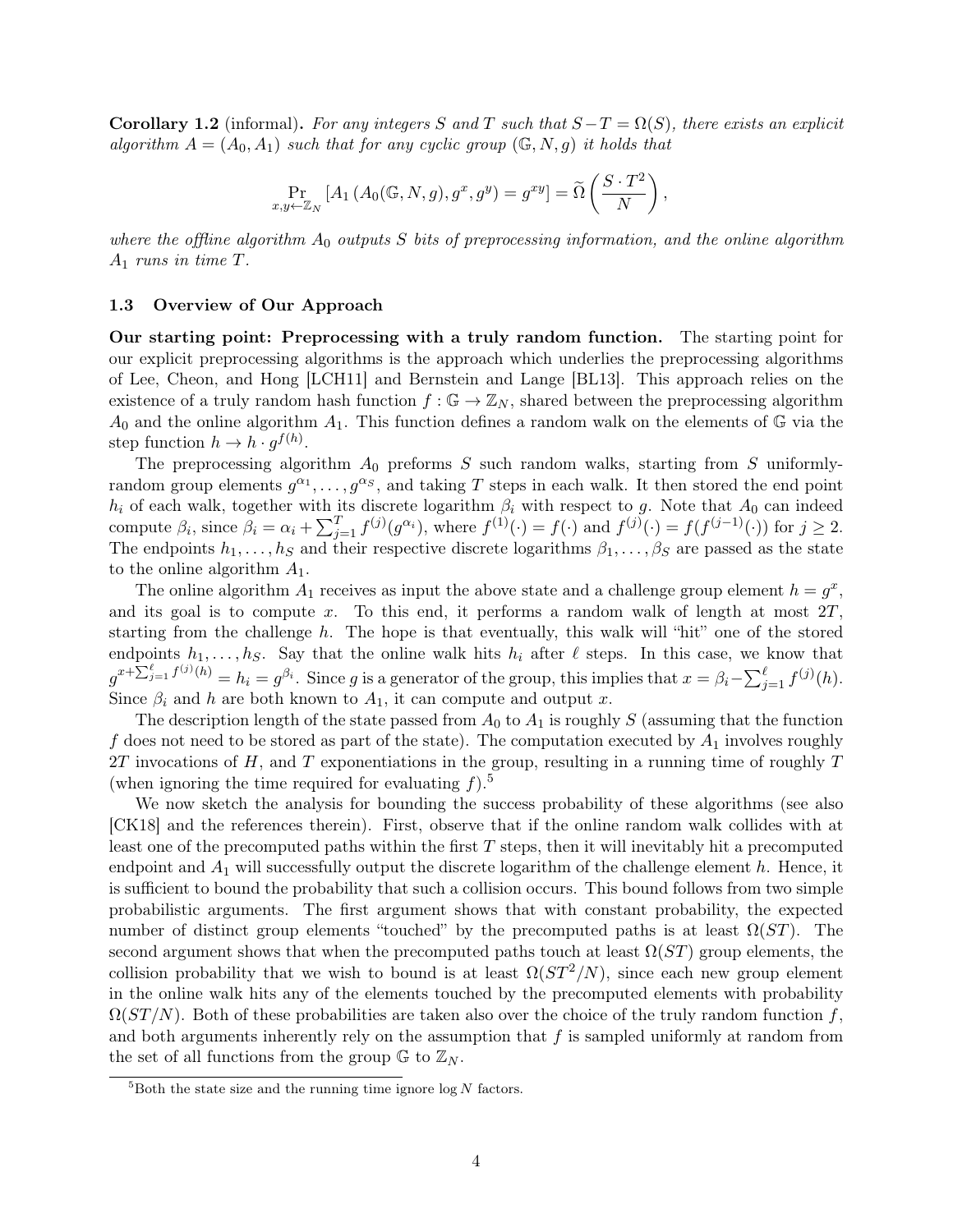Accounting for the description length of the hash function. As previously mentioned, the above attack attains the optimal tradeoff between the preprocessed state size, the online running time and the success probability only when we do not take into count the description length of the truly random hash function  $f$  as part of the state size. When we do account for the description length of the function f, the state size blows up to more than  $N \cdot \log N$  bits. This clearly renders the entire approach useless, since with this many bits, the preprocessing algorithm can simply pass to the online algorithm the discrete logarithm of every group element.

A standard way of reducing the representation size of such functions while still enjoying certain independence guarantees, is by sampling them from a family of  $k$ -wise independent hash functions for a suitable choice of k. Observe that f is applied by  $A_0$  and  $A_1$  to  $O(ST)$  group elements. Hence, instead of using a truly uniform function, one can use a hash function sampled from a family of  $O(ST)$ -wise independent functions while keeping the analysis intact and without damaging the success probability. Alas, this is still far from satisfactory, since the space for storing a function from such families and its evaluation time will yield a tradeoff which is far from optimal. For example, instantiating such functions via randomly-sampled polynomials of degree  $O(ST)$  will result in a state of size  $S' = O(ST)$  and online running time of  $T' = O(ST^2)$ . In other words, the success probability is only  $\Omega(T'/N)$ , smaller by a factor of roughly  $S'T'$  from the lower bound of Corrigan-Gibbs and Kogan. This non-optimality seems to be inherent when instantiating f using full-fledged k-wise independence: A lower bound by Siegel [\[Sie04\]](#page-16-3) shows that any construction reducing the evaluation time of k-wise independent functions below  $\Omega(k)$  entails a polynomial increase in the space required for representing each function, thus once again leading to a non-optimal tradeoff.

Relying on  $O(T)$ -wise independence via a local analysis. As a first step, we present a more nuanced analysis for the success probability of the above algorithms, which enables us to reduce the level of independence required for the family of hash functions from  $O(ST)$  to just  $O(T)$ . Note that indeed, due to its global nature, the analysis presented above for a truly random hash function breaks down when replacing it with a function sampled from an  $O(T)$ -wise independent family. In particular, we can no longer argue that the random walks in the preprocessing stage cover  $\Omega(ST)$  distinct group element with high enough probability. The key observation is that such a global argument is unnecessary. What we are really interested in is the probability that the online walk collides with *one* of the walks from the preprocessing stage. Indeed, this probability can be sufficiently large even if the fraction of group elements covered by the preprocessed walks is very small. Intuitively, this is even likely: The more skewed the distribution over endpoints of  $T$ -step random walks is, the greater the probability is for a collision.<sup>[6](#page-5-0)</sup>

Our refined analysis relies on a local argument that only considers the application of the hash function f on  $O(T)$  group elements at a time. Therefore, it holds even when f is sampled from a family of  $O(T)$ -wise independent functions. First, we prove that the probability that the online walk collides with any specific precomputed walk within T steps is at least  $\Omega(T^2/N)$ . Then, we prove that the probability that it collides with any two specific precomputed walks within  $T$  steps is at most  $O(T^4/N^2)$ . Since these arguments only consider at most 2T and 3T distinct group elements, respectively, we are able to prove them relying on  $H$  being sampled from a 3T-wise independent family. Finally, we use the inclusion-exclusion principle to bound the probability that the online walk hits a precomputed walk with T steps by  $\Omega(ST^2/N)$ .

<span id="page-5-0"></span><sup>&</sup>lt;sup>6</sup>As an extreme example, consider a function  $f^*$  that maps every group element  $h \in \mathbb{G}$  to an integer  $\alpha \in \mathbb{Z}_N$  such that  $h \cdot g^{\alpha} = g$ . If this function is used, the preprocessed walks cover at most  $S+1$  group elements, but the online walk collides with all of them with probability 1. Of course, the function  $f^*$  essentially computes the discrete logarithm of every group element without the random-walks-based algorithms. We use it here merely to exemplify the above point.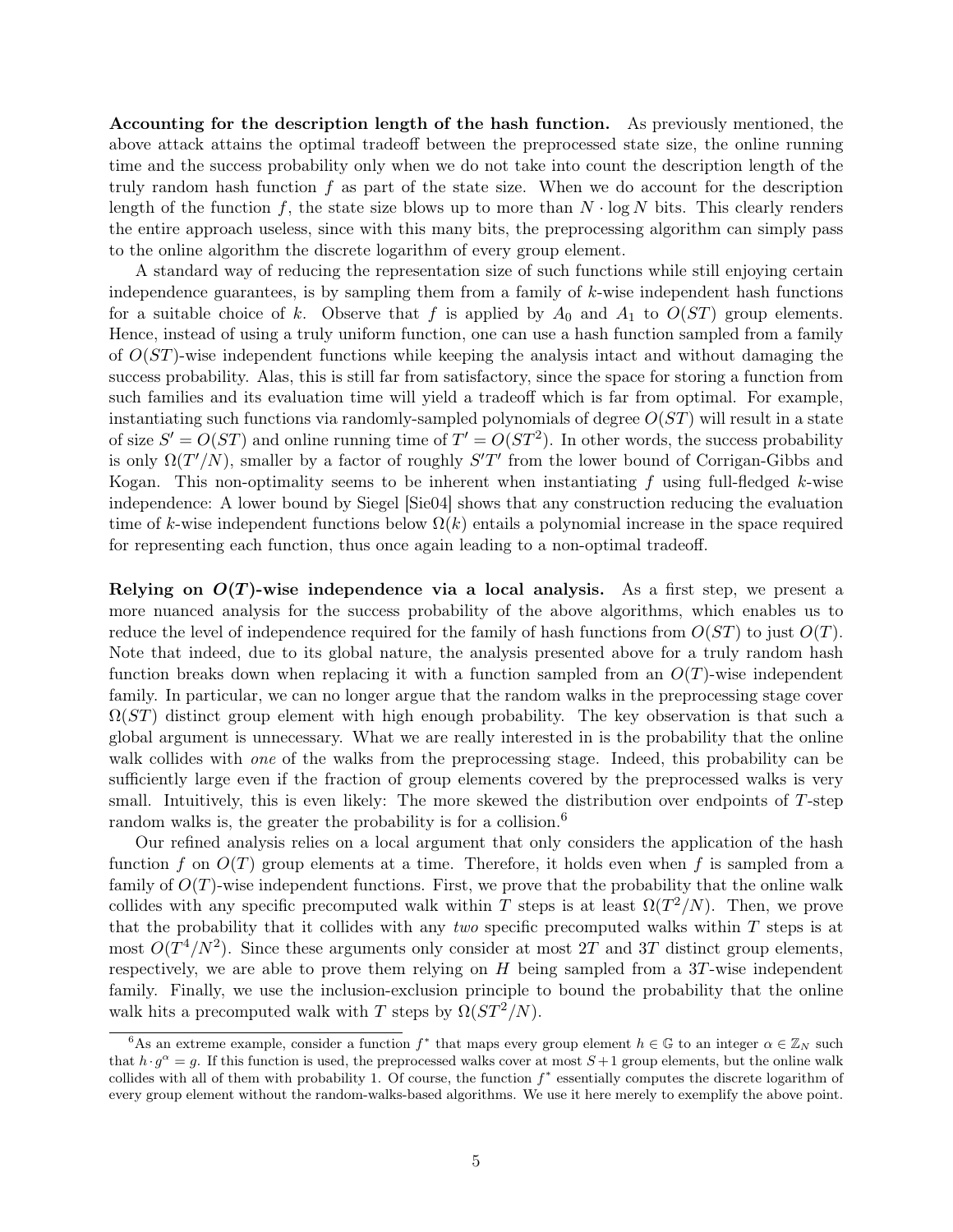The remaining gap: The evaluation time of  $k$ -wise independent functions. Sampling the hash function f from a family of  $O(T)$ -wise independent functions still does not suffice to match the lower bound of Corrigan-Gibbs and Kogan. Consider again using a randomly-sampled polynomial of degree  $O(T)$ . In this case, the size of the state passed from  $A_0$  to  $A_1$  is indeed reduced to  $S' = O(S + T)$ , simplifying to  $S' = O(S)$  in the natural case in which  $S - T = \Omega(S)$ . However, the running time of  $A_1$  is much greater than T. Each evaluation of a degree  $O(T)$  polynomial takes time at least  $\Omega(T)$ , and at worst,  $A_1$  makes 2T such evaluations. This results in a running time of at least  $T' = \Omega(T^2)$ . In other words, the success probability is only  $\Omega(S'T'/N)$ , a factor of roughly  $T'$  away from the lower bound of Corrigan-Gibbs and Kogan. The lower bound of Siegel  $\left[ \text{Sie04} \right]$  again suggests that other instantiations of  $O(T)$ -wise independent families will also result in far-from-optimal tradeoffs.

The unsuitability of Fiat-Naor's derandomization. The work of Fiat and Naor [\[FN99\]](#page-15-4) undertakes a similar endeavor to ours, presenting explicit preprocessing algorithms for the function inversion problem. They too start from (a modification of) previously-known algorithms that assume the existence of truly random functions shared between the preprocessing and the online algorithms [\[Hel80\]](#page-15-3) and encounter a similar problem to the one described above: Trying to instantiate the random functions naively by choosing them independently from a k-wise independent family (for a suitable value of  $k$ ) results in a sub-optimal running time. Their solution to this problem is to choose these functions in a pairwise independent manner, instead of choosing them completely independently. Concretely, each function in their construction is a random polynomial of degree  $k - 1$ , but the coefficients of the different polynomials are sampled using pairwise independent functions. Fiat and Naor show that this change does not hurt the success probability of the attack too much, while at the same time, it enables a valuable speed-up in the online running time by evaluating these polynomials concurrently using the Fast Fourier Transform. Such an approach does not seem to fit our setting, where we are need to derandomize only a *single* truly random function. Moreover, attempts to modify the algorithms of Lee, Cheon, and Hong [\[LCH11\]](#page-16-1) and Bernstein and Lange [\[BL13\]](#page-15-6) to use several different random functions (to instantiate them in a correlated manner like Fiat and Naor did) seem to yield sub-optimal tradeoffs.

Our Solution: Reducing running time via weaker independence. To reduce the overhead in the online running time caused by the T hash evaluations, we prove that the  $O(T)$ -wise independent family can be replaced with a function family that offers weaker independence guarantees. Concretely, we sample our hash function f from function families put forth by Pagh and Pagh  $[PP08]$  (following Siegel [\[Sie04\]](#page-16-3)). Functions within these families can be evaluated in constant time in the standard unit-cost RAM model (as described in Section [2\)](#page-7-0), effectively eliminating the overhead in running time relative to using full-fledged  $O(T)$ -wise independent families. The process of sampling a function from these families can be thought of as occurring in two steps: First, a function family  $\mathcal F$ , parameterized by a parameter  $k \in \mathbb{N}$ , is drawn from a collection of families. Then, a function f is sampled from F. Simplifying, the independence guarantee is that for any *specific* set S of k elements in the domain,  $\mathcal F$ is "fully" independent with respect to  $\mathcal S$  with high probability. This differs from the standard notion of k-wise independence, which requires a randomly chosen function to satisfy this property for any set S of size  $k$ .

We would like to argue that the above analysis, for a function f sampled from an  $O(T)$ -wise independent family, carries over to the case where  $f$  is sampled from a family with this weaker independence guarantee (where the parameter k is set to be  $O(T)$ ). The problem, though, is that according to the original analysis of Pagh and Pagh, the family  $\mathcal F$  is guaranteed to be k-wise inde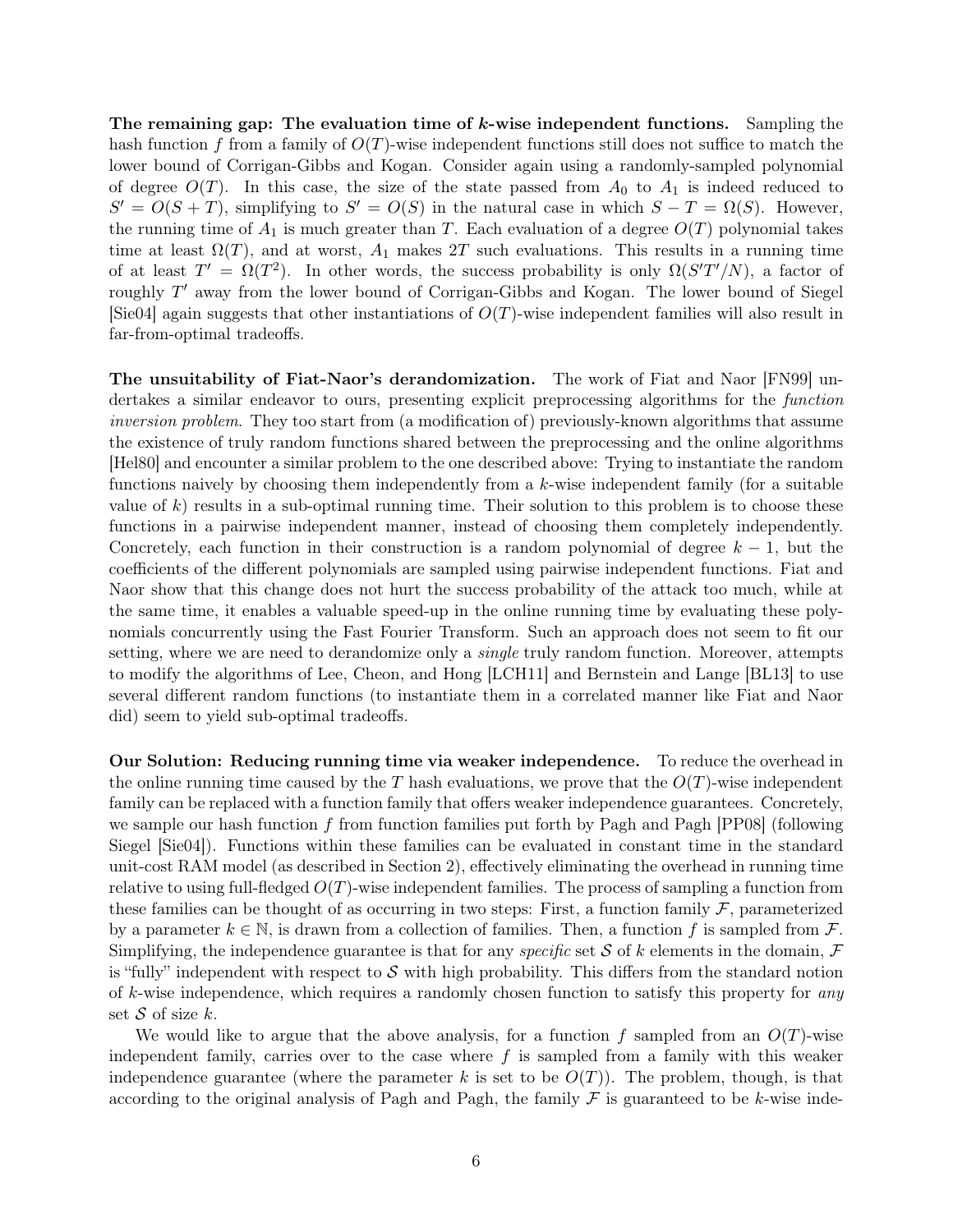pendent with high probability only with respect to subsets which are fixed before  $\mathcal F$  is chosen. It immediately follows that  $\mathcal F$  is k-wise independent with high probability also with respect to subsets which are sampled from a distribution which is independent of the choice of  $\mathcal F$ . In our case, however, the analysis of the discrete log algorithms requires  $\mathcal F$  to be fully independent with respect to random subsets that do depend on the choice  $\mathcal F$ . Concretely, we want the function f, sampled from  $\mathcal F$ , to behave like a random function on the union of two or three T-step random walks induced by  $f$ . Fortunately, a lemma proved by Berman, Haitner, Komargodski, and Naor [\[BHK](#page-15-10)+19] in a different context implies that  $\mathcal F$  remains essentially fully independent with sufficiently high probability on such adaptively-chosen subsets as well. Overcoming various additional technical difficulties, this enables us to rely on explicit hash functions whose description lengths and evaluation times are taken into account in the algorithm's asymptotically optimal space-time tradeoff.

## <span id="page-7-0"></span>2 Preliminaries

In this section we present the basic notions and standard cryptographic primitives that are used in this work. For an integer  $n \in \mathbb{N}$  we denote by [n] the set  $\{1, \ldots, n\}$ . For a distribution X we denote by  $x \leftarrow X$  the process of sampling a value x from the distribution X. Similarly, for a set X we denote by  $x \leftarrow \mathcal{X}$  the process of sampling a value x from the uniform distribution over  $\mathcal{X}$ .

The computational model. We consider the unit-cost RAM model which has been the subject of much research, and is the standard model for analyzing the efficiency of explicit data structures and algorithms in terms of the running time of their operations (see, for example, [\[Mil99,](#page-16-7) [HMP01,](#page-15-11) [DP08,](#page-15-12) [PP08\]](#page-16-6) and the references therein). In this model, any operation in a rather minimal instruction set can be executed in constant time on w-bit operands, where  $w = O(\log u)$ , and all elements are taken from a universe of size  $u$ . In our case,  $u$  may be any polynomial in the order  $N$  of the underlying group G in which we wish to compute discrete logarithms, and thus  $w = O(\log N)$ . We consider the standard instruction set for the unit-cost RAM model, which includes integer addition, subtraction, bit-wise Boolean operations, left and right bit shifts, and integer multiplication (we emphasize that the integers considered in the analysis of our algorithms will all be in the range  $0, \ldots, N - 1$ .

Additionally, for an underlying cyclic group  $\mathbb{G}$  of order p we denote by  $t_{\text{mult}}$  and  $t_{\text{exp}}$  the running times of computing the group operation and the group exponentiation, respectively. Within the unit-cost RAM model we then state the running time of our algorithms as functions of  $t_{\text{mult}}$  and  $t_{\text{exp}}$ . Assuming that both operations can be implemented in time polynomial in  $\log N$ , this translates into (at most) a multiplicative lower-order factor of  $poly(\log N)$ .

Uniform hashing. A function family  $\mathcal H$  is said to be uniform over a set S of elements in its domain, if a uniformly-sampled function  $h \leftarrow \mathcal{H}$  is indistinguishable from a truly random function when evaluated on  $\mathcal{S}$ . This is formally captured via the following definition:

**Definition 2.1.** Let X and Y be sets and let  $S = \{x_1, \ldots, x_k\} \subseteq X$  be a subset of size k. We say that a function family H mapping X to Y is uniform over S if for every tuple  $(y_1, \ldots, y_k) \in \mathcal{Y}^k$  it holds that

$$
\Pr_{h \leftarrow \mathcal{H}} \left[ \forall i \in [k] \; : \; h(x_i) = y_i \right] = \frac{1}{|\mathcal{Y}|^k}.
$$

We say that H is k-wise independent if it is uniform over all subsets of X of size at most k.

Functions families which are k-wise independent have repeatedly proven to be useful for the design and analysis of data structures in general, and for cryptographic preprocessing attacks in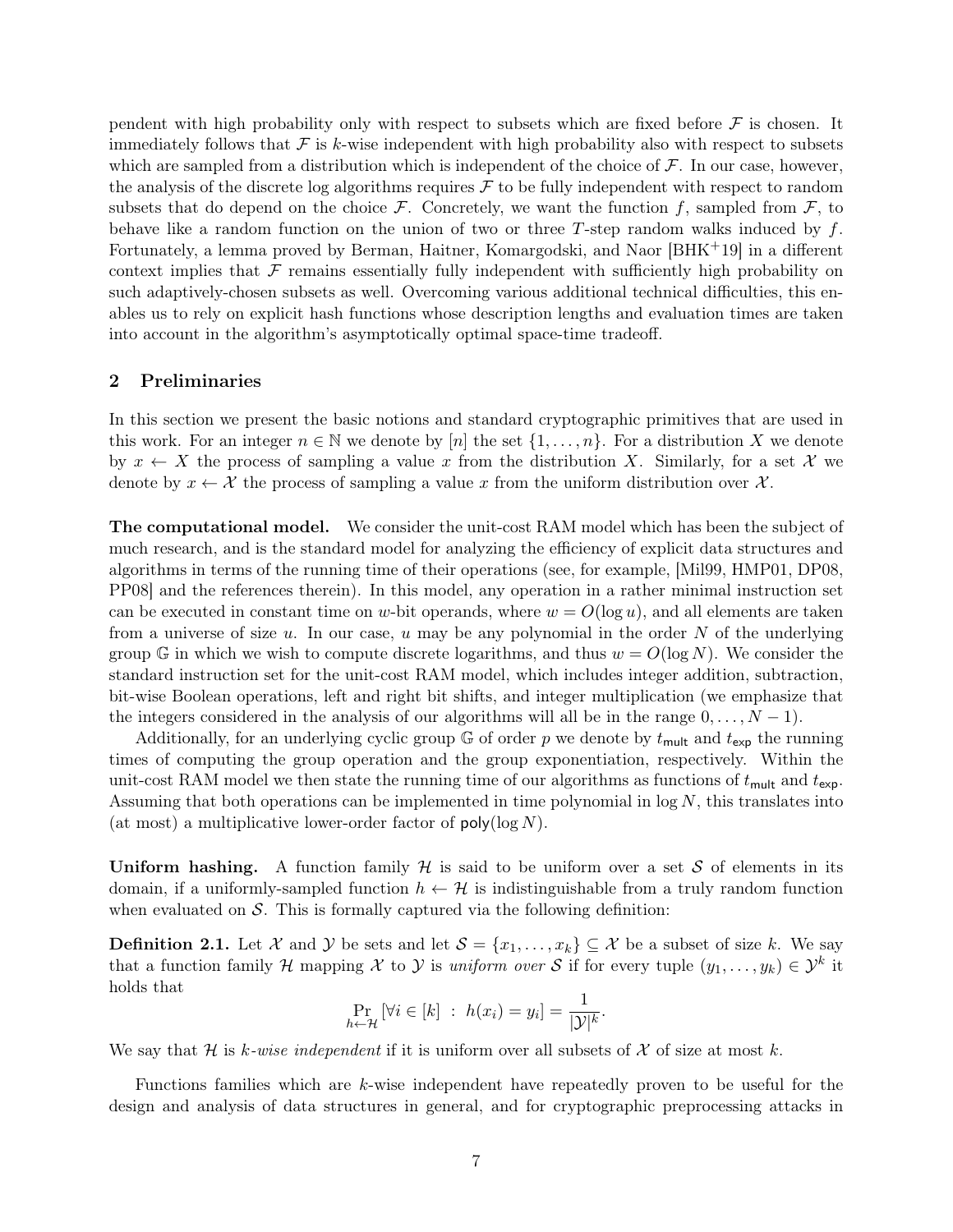particular [\[FN99\]](#page-15-4). Alas, all known constructions of such families provide functions which take time at least  $k$  to evaluate; this will, unfortunately, prove to be too costly for our attack. However, Pagh and Pagh [\[PP08\]](#page-16-6), following Siegel [\[Sie04\]](#page-16-3), constructed families of functions which can be evaluated in constant time, offering weaker guarantees than full-fledged k-wise independence, but such that still suffice for our needs. Concretely, they consider a randomized algorithm which generates a random family H of functions, such that for any predetermined set S of at most k elements in the domain, the family  $\mathcal H$  is uniform over  $\mathcal S$  with high probability.

<span id="page-8-0"></span>**Theorem 2.2** ([\[PP08\]](#page-16-6) – simplified). Let X and Y be sets. Then, there exists an algorithm HashGen that on input any integer  $k \in \mathbb{N}$  and any constant  $c > 0$ , outputs a description of a function family  $H$  mapping  $X$  to  $Y$  such the following hold:

1. For every set  $S \subseteq \mathcal{X}$  of size at most k it holds that

 $\Pr_{\mathcal{H} \leftarrow \mathsf{HashGen}(k, c)} \left[\mathcal{H} \text{ is uniform over } \mathcal{S} \right] \geq 1 - \frac{1}{k^c}$  $\frac{1}{k^c}$ .

2. Every function in H can be represented using at most  $2k \cdot \log |\mathcal{Y}| + O(k + \log \log |\mathcal{X}|)$  bits, and evaluated on any input in constant time within the unit-cost RAM model.

We note that the construction of Pagh and Pagh was later improved in various ways (see, for example, [\[DW03,](#page-15-13) [DR09,](#page-15-14) [ADW14\]](#page-15-15)), but the parameters it offers already suffice for our needs. In addition, note that Theorem [2.2](#page-8-0) guarantees only that  $H$  sampled by HashGen is uniform with high probability over sets of elements which are a-priori fixed, and do not depend on  $H$ . Looking ahead, we will want to reason about the output distribution of  $\mathcal H$  on sets of elements that do depend on  $\mathcal H$ . To this end, we will rely on a lemma by Berman et al.  $[BHK^+19]$  $[BHK^+19]$  who proved that H sampled by HashGen is uniform with high probability also on sets of elements which are chosen by an unbounded adversary which queries a random function in  $H$  at most k times.

<span id="page-8-1"></span>**Lemma 2.3** ([\[BHK](#page-15-10)<sup>+</sup>19] – simplified). Let X and Y be sets, let k be an integer, let  $\mathcal{F}_k$  be a k-wise independent family of functions  $f: \mathcal{X} \to \mathcal{Y}$ , and let HashGen be the algorithm guaranteed by Theorem [2.2](#page-8-0) producing families of functions  $f: \mathcal{X} \to \mathcal{Y}$ . Then, for any k-query algorithm D and constant  $c > 0$  it holds that

$$
\left|\Pr_{\substack{\mathcal{H}\leftarrow \mathsf{HashGen}(k,c)\\ f\leftarrow \mathcal{H}}} \left[D^f() = 1\right] - \Pr_{f\leftarrow \mathcal{F}_k} \left[D^f() = 1\right]\right| \leq O\left(\frac{1}{k^c}\right).
$$

# 3 Our Discrete-Logarithm Preprocessing Algorithm

In this section we present our preprocessing algorithm for computing discrete logarithms in a cyclic group G of order N relative to a generator  $q \in \mathbb{G}$ . For simplicity, throughout the section we fix the group  $\mathbb{G}$ , the order N and the generator g, and note that these can in fact be provided as inputs to our algorithm. Our algorithm A consists of a pair  $(A_0, A_1)$  of algorithms, where  $A_0$  and  $A_1$  are the preprocessing algorithm and the on-line algorithm, respectively. Additionally, our algorithm is parameterized by integers  $\ell, s \in \mathbb{N}$  and by a constant  $c > 0$ , and uses as a building block the algorithm HashGen described in Section [2](#page-7-0) for producing families of hash functions  $f : \mathbb{G} \to \mathbb{Z}_N$ .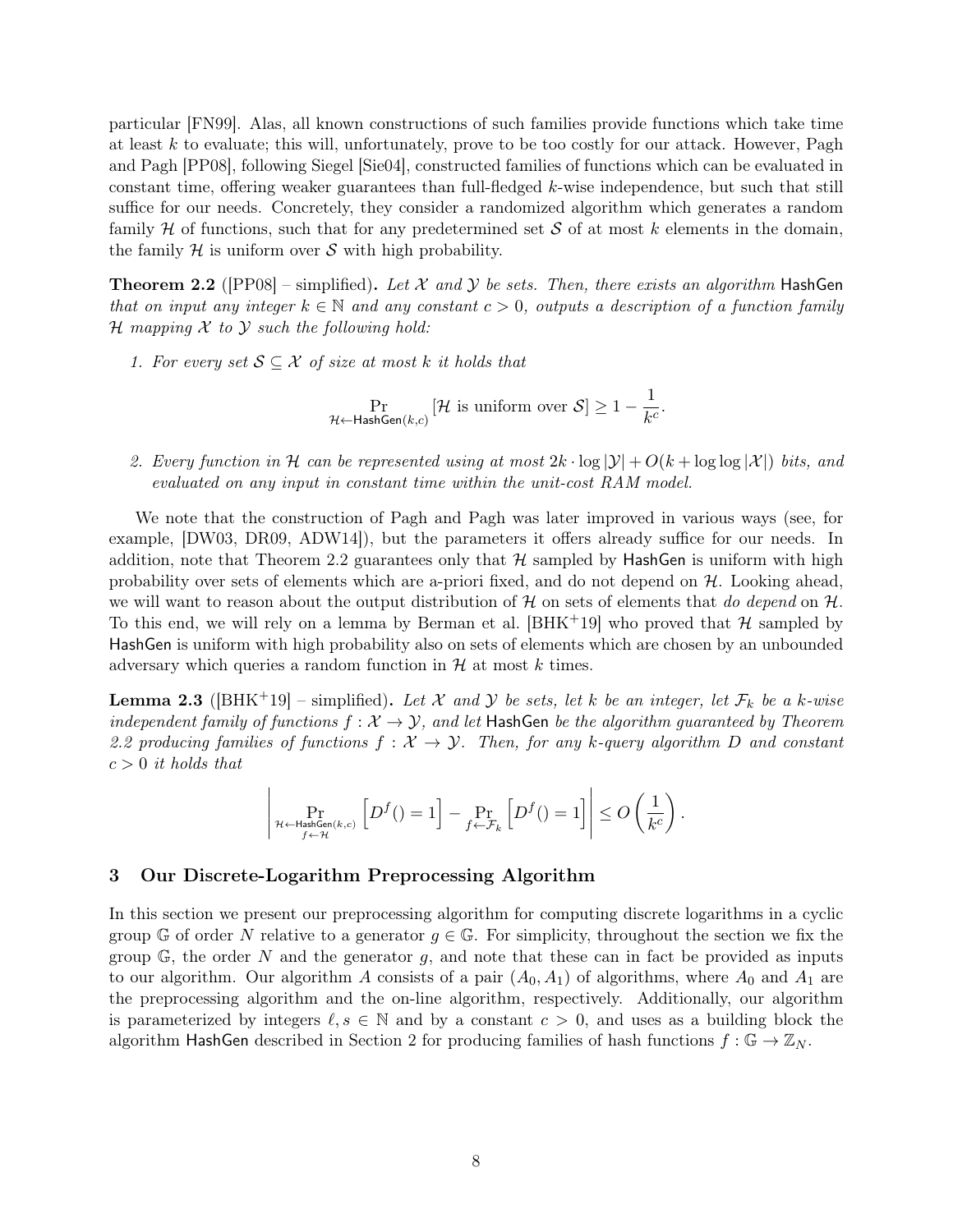#### The preprocessing algorithm  $A_0$

**Input:** A description  $(\mathbb{G}, N, g)$  of a cyclic group  $\mathbb{G}$  of order N that is generated by  $g \in \mathbb{G}$ , integers  $\ell$ and s, and a constant  $c > 0$ .

- <span id="page-9-3"></span>1. Sample  $\mathcal{H} \leftarrow$  HashGen(3 $\ell, c$ ) and  $f \leftarrow \mathcal{H}$ .
- <span id="page-9-5"></span><span id="page-9-4"></span>2. For each  $i = 1, \ldots, s$ :
	- (a) Sample  $x_{i,1} \leftarrow \mathbb{Z}_N$  and compute  $g_{i,1} = g^{x_{i,1}}$ .
	- (b) For each  $j = 2, ..., \ell$  compute  $x_{i,j} = x_{i,j-1} + f(g_{i,j-1})$  and  $g_{i,j} = g^{x_{i,j}}$ .
	- (c) Set  $y_i = x_{i,\ell}$  and  $g_i = g_{i,\ell}$ .
- 3. Output  $\mathsf{st} = (f, \{(g_i, y_i)\}_{i \in [s]})$ .

### The online algorithm  $A_1$

**Input:** A description  $(\mathbb{G}, N, g)$  of a cyclic group, a group element  $h \in \mathbb{G}$ , and a state st =  $(f, \{(g_i, y_i)\}_{i \in [s]})$  produced by  $A_0$ .

- <span id="page-9-0"></span>1. If  $h = g_i$  for some  $i \in [s]$ , then output  $y_i$  and terminate.
- <span id="page-9-6"></span>2. Set  $h_1 = h$  and  $\Delta_1 = 0$ , and for each  $i = 2, \ldots, 2\ell$ :
	- (a) Compute  $\delta_i = f(h_{i-1})$  and  $\Delta_i = \Delta_{i-1} + \delta_i$ .
	- (b) Compute  $h_i = h_{i-1} \cdot g^{\delta_i}$ .
	- (c) If  $h_i = g_j$  for some  $j \in [s]$ , then output  $x = y_j \Delta_i$  and terminate.
- <span id="page-9-1"></span>3. Output ⊥.

Note that the description of the online algorithm  $A_1$  includes two non-trivial lookup operations in Steps [1](#page-9-0) and [2c](#page-9-1) for the elements h and  $h_i$ , respectively. For avoiding a noticeable overhead in the running time of  $A_1$ , these lookup operations can be implemented by having the preprocessing algorithm  $A_0$  store the pairs  $\{(g_i, y_i)\}_{i \in [s]}$  within an explicit data structure that supports efficient lookup operations and uses linear space (i.e.,  $O(s)$  space). In the unit-cost RAM model, existing such data structures range, for example, from the most basic solution of a sorted list that supports lookup operations in time  $O(\log s)$ , to more advanced solutions such as cuckoo hashing that supports lookup operations in constant time [\[PR04\]](#page-16-8).

The following theorem states our bounds on the amount of space required for storing the state produced by the preprocessing algorithm  $A_0$ , on the running time of the online algorithm  $A_1$ , and on the success probability of  $A_1$  in computing the discrete logarithm  $\mathsf{dlog}_g(h)$  of a uniformly-distributed group element h.

<span id="page-9-2"></span>**Theorem 3.1.** Let  $\mathbb{G}$  be a cyclic group of order N that is generated by  $g \in \mathbb{G}$ . Let s and  $\ell$  be any integers such that  $s \cdot \ell^2 \leq N/64$ , and let  $c > 0$  be any constant. Then,

$$
\Pr\left[A_1\left(\mathbb{G},N,g,h,\text{st}\right)=\text{dlog}_g(h)\right]\geq \frac{1}{8}\cdot \frac{s\cdot \ell^2}{N}-O\left(\frac{1}{(3\ell)^c}\right),
$$

where  $st \leftarrow A_0(\mathbb{G}, p, g)$  and  $h \leftarrow \mathbb{G}$ . In addition,  $A_0$  outputs  $O((\ell + s) \cdot \log N)$  bits, and  $A_1$  runs in time  $O(\ell \cdot t_{\exp})$  in the unit-cost RAM model, where  $t_{\exp}$  denotes the running time of exponentiation in the group G.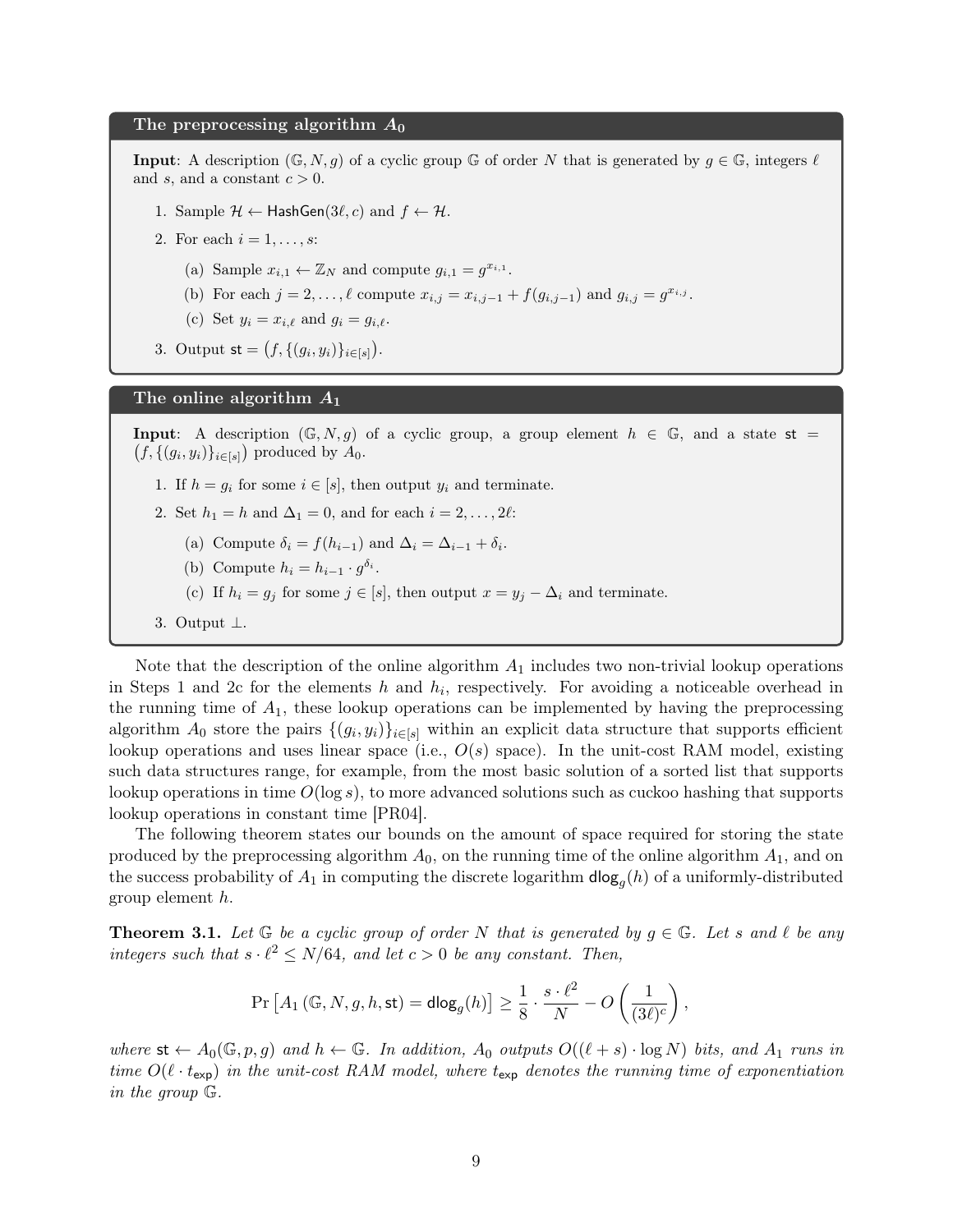Assuming that exponentiation in the group  $\mathbb G$  can be implemented in time  $t_{\exp} = \text{poly}(\log N)$ , the following corollary captures the specific setting of  $s = \ell = O(N^{1/3})$ :

**Corollary 3.2.** When setting  $s = \ell = O(N^{1/3})$ , the preprocessing algorithm  $A_0$  outputs  $S = \widetilde{O}(N^{1/3})$ bits, and the online algorithm  $A_1$  runs in time  $T = \widetilde{O}(N^{1/3})$  in the unit-cost RAM model and succeeds with a constant probability.

**Proof of Theorem [3.1.](#page-9-2)** First, note that the state  $\mathsf{st} = (f, \{(g_i, y_i)\}_{i \in [s]})$  produced by  $A_0$  consists of the description of a hash function f sampled from the family  $H$  produced by HashGen(3 $\ell$ , c), and of s pairs  $(g_i, y_i)$  where  $g_i \in \mathbb{G}$  and  $y_i \in \mathbb{Z}_N$  for each  $i \in [s]$ . By Theorem [2.2](#page-8-0) the description of f is of length at most  $2 \cdot 3\ell \cdot O(\log N) + O(\ell + \log \log N)$  bits, and additionally each pair  $(g_i, y_i)$  can be represented using  $O(\log N)$  bits. Therefore,  $A_0$  outputs  $O((\ell + s) \cdot \log N)$  bits.

Second, note that  $A_1$ 's running time is dominated by that of Step 2, which is repeated for at most  $2\ell$  iterations. Each such iteration consists of an evaluation of the hash function f (which by Theorem [2.2](#page-8-0) takes constant time in the unit-cost RAM model), a group multiplication, a group exponentiation, and an additional constant number of constant-time operations. Therefore, overall  $A_1$  runs in time  $O(\ell \cdot t_{\exp}).$ 

In the remainder of this proof, we analyze the success probability of our algorithm. For any function  $f: \mathbb{G} \to \mathbb{Z}_N$ , define the function  $\widehat{f}: \mathbb{G} \to \mathbb{G}$  by  $\widehat{f}(h) = h \cdot g^{f(h)}$ .

**Claim 3.3.** Let H be a family of functions  $f : \mathbb{G} \to \mathbb{Z}_N$  and let  $\mathcal{G}_H = \left\{ \widehat{f} \right\}$  $f \in \mathcal{H}$  Then, for any integer  $k \in \mathbb{N}$ , if H is k-wise independent then  $\mathcal{G}_{\mathcal{H}}$  is k-wise independent.

**Proof.** Assume that H is k-wise independent, and let  $h_1, \ldots, h_k \in \mathbb{G}$  be distinct group elements. Then, for every k group elements  $u_1, \ldots, u_k \in \mathbb{G}$  it holds that

<span id="page-10-0"></span>
$$
\Pr_{\hat{f} \leftarrow \mathcal{G}_{\mathcal{H}}} \left[ \forall i \in [k] : \hat{f}(h_i) = u_i \right] = \Pr_{f \leftarrow \mathcal{H}} \left[ \forall i \in [k] : \hat{f}(h_i) = u_i \right]
$$
\n
$$
= \Pr_{f \leftarrow \mathcal{H}} \left[ \forall i \in [k] : h_i \cdot g^{f(h_i)} = u_i \right]
$$
\n
$$
= \Pr_{f \leftarrow \mathcal{H}} \left[ \forall i \in [k] : f(h_i) = \text{dlog}_g(u_i) - \text{dlog}_g(h_i) \right]
$$
\n
$$
= \left( \frac{1}{N} \right)^k \tag{3.1}
$$

where for a group element  $u \in \mathbb{G}$ ,  $\text{dlog}_g(u)$  is the unique  $\mathbb{Z}_N$  element x such that  $g^x = u$ , and Eq.  $(3.1)$  follows from the k-wise independence of H.

For a group element  $u \in \mathbb{G}$ , a function f and an integer  $k \in \mathbb{N}$ , denote

$$
C_{u,f,k} = \left(\widehat{f}^{(j)}(u)\right)_{j \in \{0,\dots,k-1\}},
$$

where  $\widehat{f}^{(j)}(u) = \widehat{f}(\widehat{f}^{(j-1)}(u))$  and  $\widehat{f}^{(0)}(u) = u$ . That is,  $C_{u,f,k}$  is the ordered multi-set of all group elements visited by a  $(k-1)$ -step walk in  $\mathbb{G}$ , which starts from u and progresses according to the function f. For  $k = 0$  we use the convention that  $C_{u,f,0}$  is the empty set. We define the following random variables:

• Let F denote the random variable corresponding to the hash function  $f$  chosen by  $A_0$  in Step [1](#page-9-3) by sampling  $\mathcal{H} \leftarrow$  HashGen(3 $\ell, c$ ) and  $f \leftarrow \mathcal{H}$ .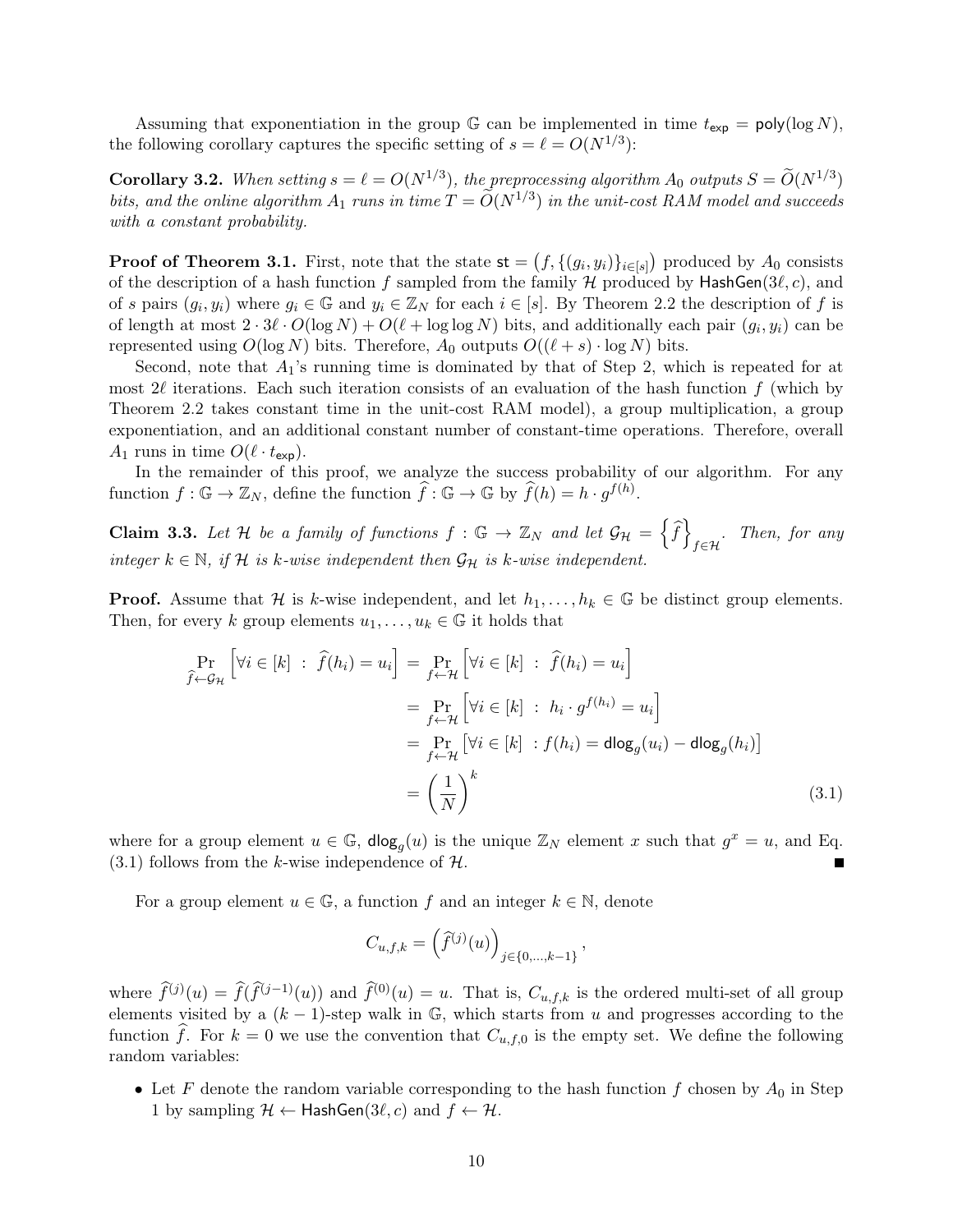- For each  $i \in [s]$  let  $G_{i,1}$  denote the random variable corresponding to the group element  $g_{i,1} \in \mathbb{G}$ sampled uniformly by  $A_1$  in Step [2a.](#page-9-4)
- Let H be the random variable corresponding to the uniformly-distributed group element  $h \in \mathbb{G}$ that is given as input to  $A_1$ .

Note that using this notation, for each  $i \in [s]$  it holds that  $C_{G_{i,1},F,\ell}$  is a random variable corresponding to the multi-set of group elements computed by  $A_0$  in each iteration of Step [2.](#page-9-5) Similarly,  $C_{H,F,2\ell}$  is a random variable corresponding to the multi-set of group elements computed by  $A_1$  in Step [2.](#page-9-6)

Observe that if  $C_{H,F,\ell}$  (which contains the first  $\ell$  elements computed by  $A_1$ ) intersects  $C_{G_{i,1},F,\ell}$ for some  $j \in [s]$ , then  $A_1$  successfully outputs X for which  $g^X = H$ . This is the case since  $C_{H,F,\ell} \cap C_{G_{j,1},F,\ell} \neq \emptyset$  implies that  $G_j \in C_{H,F,2\ell}$ , where  $G_j$  is included in the state st along with the corresponding exponent  $Y_j$  such that  $G_j = g^{Y_j}$ . Moreover, if  $G_j$  is the *i*th element computed by A<sub>1</sub>, then the integer  $\Delta_i$  computed by A<sub>1</sub> satisfies  $G_j = H \cdot g^{\Delta_i}$ . Therefore, we obtain

$$
g^{Y_j} = G_j = H \cdot g^{\Delta_i}
$$

which implies that

$$
H = g^{Y_j - \Delta_i},
$$

and that the output  $X = Y_i - \Delta_i$  of  $A_1$  is indeed the discrete logarithm of H with respect to g. Hence, in the remainder of the proof we will focus on bounding the probability that  $C_{H,F,\ell} \cap C_{G_{j,1},F,\ell} \neq \emptyset$ for some  $j \in [s]$ . By the inclusion-exclusion principle, it holds that

<span id="page-11-0"></span>
$$
\Pr\left[\bigvee_{j\in[s]} C_{H,F,\ell} \cap C_{G_{j,1},F,\ell} \neq \emptyset\right] \n\geq \sum_{1\leq j\leq s} \Pr\left[C_{H,F,\ell} \cap C_{G_{j,1},F,\ell} \neq \emptyset\right] - \sum_{1\leq i\n(3.2)
$$

We now bound each of the sums in Eq. [\(3.2\)](#page-11-0) separately, in Claims [3.4](#page-11-1) and [3.5](#page-13-0) below.

<span id="page-11-1"></span>Claim 3.4. For every  $j \in [s]$  it holds that

$$
\Pr\left[C_{H,F,\ell}\cap C_{G_{j,1},F,\ell}\neq\emptyset\right] > \frac{1}{2\sqrt{e}}\cdot\frac{\ell^2}{N} - O\left(\frac{1}{(3\ell)^c}\right).
$$

**Proof.** Let  $j \in [s]$ , and let  $F^*$  denote a random variable describing a function from  $\mathbb{G}$  to  $\mathbb{Z}_N$ distributed uniformly in a  $3\ell$ -wise independent family F. We will prove that

$$
\Pr\left[C_{H, F^*, \ell} \cap C_{G_{j,1}, F^*, \ell} \neq \emptyset\right] > \frac{1}{2\sqrt{e}} \cdot \frac{\ell^2}{N},
$$

and the claim then follows immediately from Lemma [2.3.](#page-8-1) By total probability,

$$
\Pr\left[C_{H,F^*,\ell} \cap C_{G_{j,1},F^*,\ell} \neq \emptyset\right] \ge \Pr\left[C_{H,F^*,\ell} \cap C_{G_{j,1},F^*,\ell} \neq \emptyset \mid |C_{H,F^*,\ell}| = \ell \land |C_{G_{j,1},F^*,\ell}| = \ell\right] \\
\times \Pr\left[|C_{H,F^*,\ell}| = \ell \land |C_{G_{j,1},F^*,\ell}| = \ell\right].
$$

Moreover, it holds that

<span id="page-11-2"></span>
$$
\Pr\left[|C_{H,F^*,\ell}| = \ell \wedge |C_{G_{j,1},F^*,\ell}| = \ell\right] = 1 - \Pr\left[|C_{H,F^*,\ell}| < \ell \vee |C_{G_{j,1},F^*,\ell}| < \ell\right] \\
\geq 1 - 2 \cdot \Pr\left[|C_{H,F^*,\ell}| < \ell\right] \tag{3.3}
$$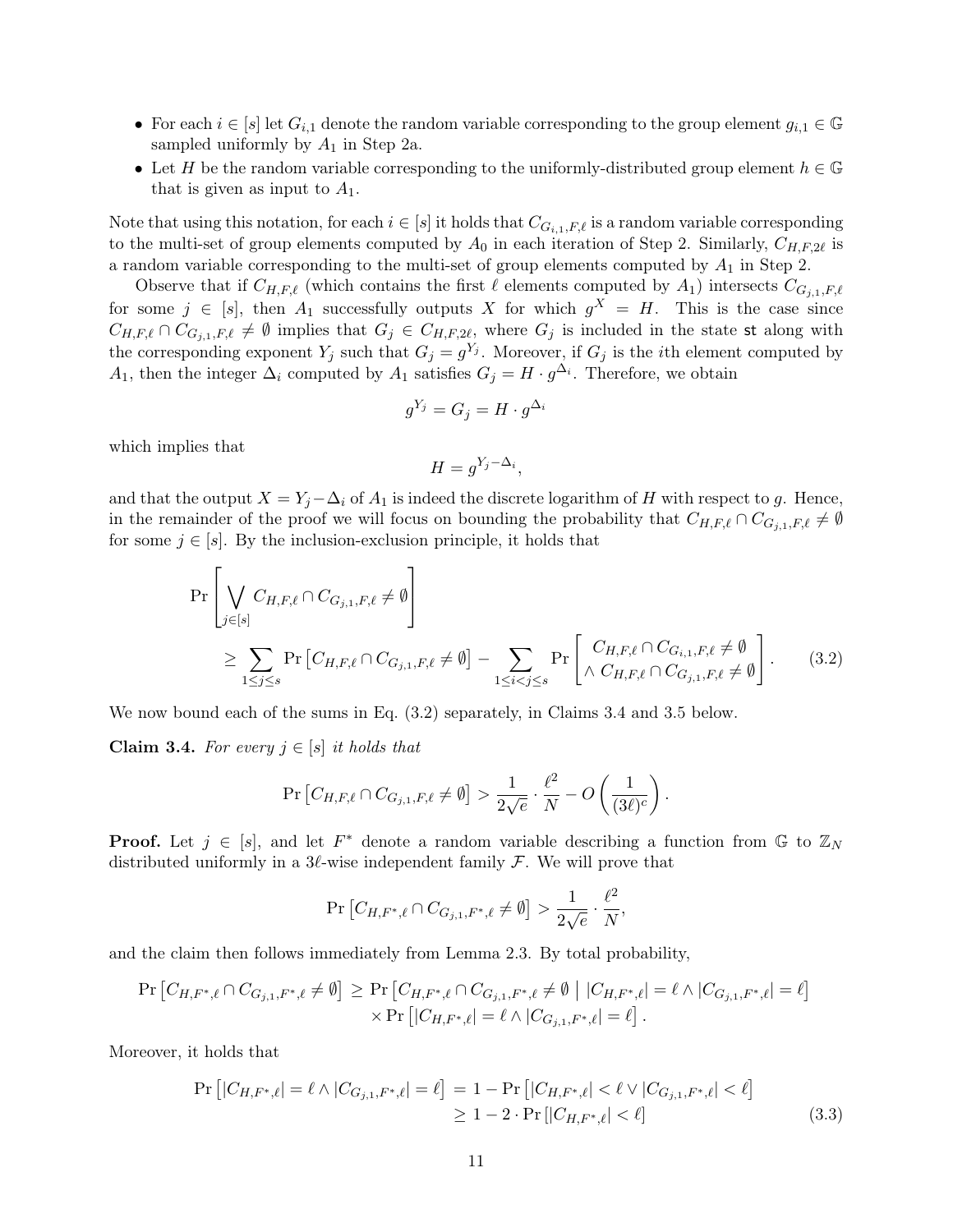where Eq. [\(3.3\)](#page-11-2) follows from the union bound and the fact that the random variables  $|C_{H,F^*,\ell}|$  and  $|C_{G_{j,1},F^*,\ell}|$  are identically distributed. We now turn to bound Pr  $[|C_{H,F^*,\ell}| < \ell]$ . By total probability

<span id="page-12-0"></span>
$$
\Pr\left[|C_{H,F^*,\ell}| < \ell\right] = \sum_{h \in \mathbb{G}} \Pr\left[H = h\right] \cdot \Pr\left[|C_{h,F^*,\ell}| < \ell\right].\tag{3.4}
$$

Since for every  $h \in \mathbb{G}$ , the events  $\{|C_{h,F^*,i-1}| = i-1 \wedge |C_{h,F^*,i}| < i\}_{i \in [\ell]}$  form a partition of the event  $|C_{h,F^*,\ell}| < \ell$ , for every  $h \in \mathbb{G}$  it holds that

$$
\Pr\left[|C_{h,F^*,\ell}| < \ell\right] = \sum_{i=1}^{\ell} \Pr\left[|C_{h,F^*,i-1}| = i - 1 \land |C_{h,F^*,i}| < i\right] \\
\leq \sum_{i=1}^{\ell} \Pr\left[|C_{h,F^*,i-1}| = i - 1 \mid |C_{h,F^*,i}| < i\right] \\
= \sum_{i=1}^{\ell} \sum_{h_2,\ldots,h_{i-1} \in \mathbb{G}: \atop \forall 1 \leq k < t \leq i-1, h_k \neq h_t} \Pr\left[\forall k \in [i-2] : \widehat{F^*}(h_k) = h_{k+1}\right] \\
= \sum_{i=1}^{\ell} \sum_{h_2,\ldots,h_{i-1} \in \mathbb{G}: \atop \forall 1 \leq k < t \leq i-1, h_k \neq h_t} \sum_{m \in [i-1]} \Pr\left[\forall k \in [i-2] : \widehat{F^*}(h_k) = h_{k+1}\right],
$$

where  $h_1 = h$  and  $\widehat{F^*}$  is the function define by  $\widehat{F^*}(u) = u \cdot g^{F^*(u)}$ . By the fact that  $\mathcal{G}_F$  is 3 $\ell$ -wise independent, then it is in particular  $\ell$ -wise independent, and thus the following holds: For every  $i \in [\ell],$  for every  $h_1, \ldots, h_{i-1} \in \mathbb{G}$  and for every  $m \in [i-1]$ , the fraction of functions  $\widehat{f}$  in  $\mathcal{G}_{\mathcal{F}}$  which satisfy  $\hat{f}(h_k) = h_{k+1}$  for all  $k \in [i-2]$  and  $\hat{f}(h_{i-1}) = h_m$  is  $N^{-(i-1)}$ . Hence, we obtain that for every  $h \in \mathbb{G}$ ,

$$
\Pr\left[|C_{h,F^*,\ell}| < \ell\right] \le \sum_{i=1}^{\ell} \sum_{\substack{h_2,\dots,h_{i-1} \in \mathbb{G}:\\ \forall 1 \le k < t \le i-1, \ h_k \ne h_t}} (i-1) \cdot N^{-(i-1)} \\
< \sum_{i=1}^{\ell} \frac{i-1}{N} \\
< \frac{\ell^2}{N}.
$$

Together with Eq. [\(3.3\)](#page-11-2) and [\(3.4\)](#page-12-0), this implies that

<span id="page-12-1"></span>
$$
\Pr\left[|C_{H,F^*,\ell}| = \ell \wedge |C_{G_{j,1},F^*,\ell}| = \ell\right] \ge 1 - 2 \sum_{h \in \mathbb{G}} \Pr\left[H = h\right] \cdot \frac{\ell^2}{N}
$$

$$
= 1 - \frac{2\ell^2}{N}.
$$
(3.5)

For each  $i \in [\ell]$ , let  $\mathsf{E}_i$  denote the event in which

$$
(C_{H,F^*,i-1} \cap C_{G_{j,1},F^*,\ell} = \emptyset) \wedge (C_{H,F^*,i} \cap C_{G_{j,1},F^*,\ell} \neq \emptyset).
$$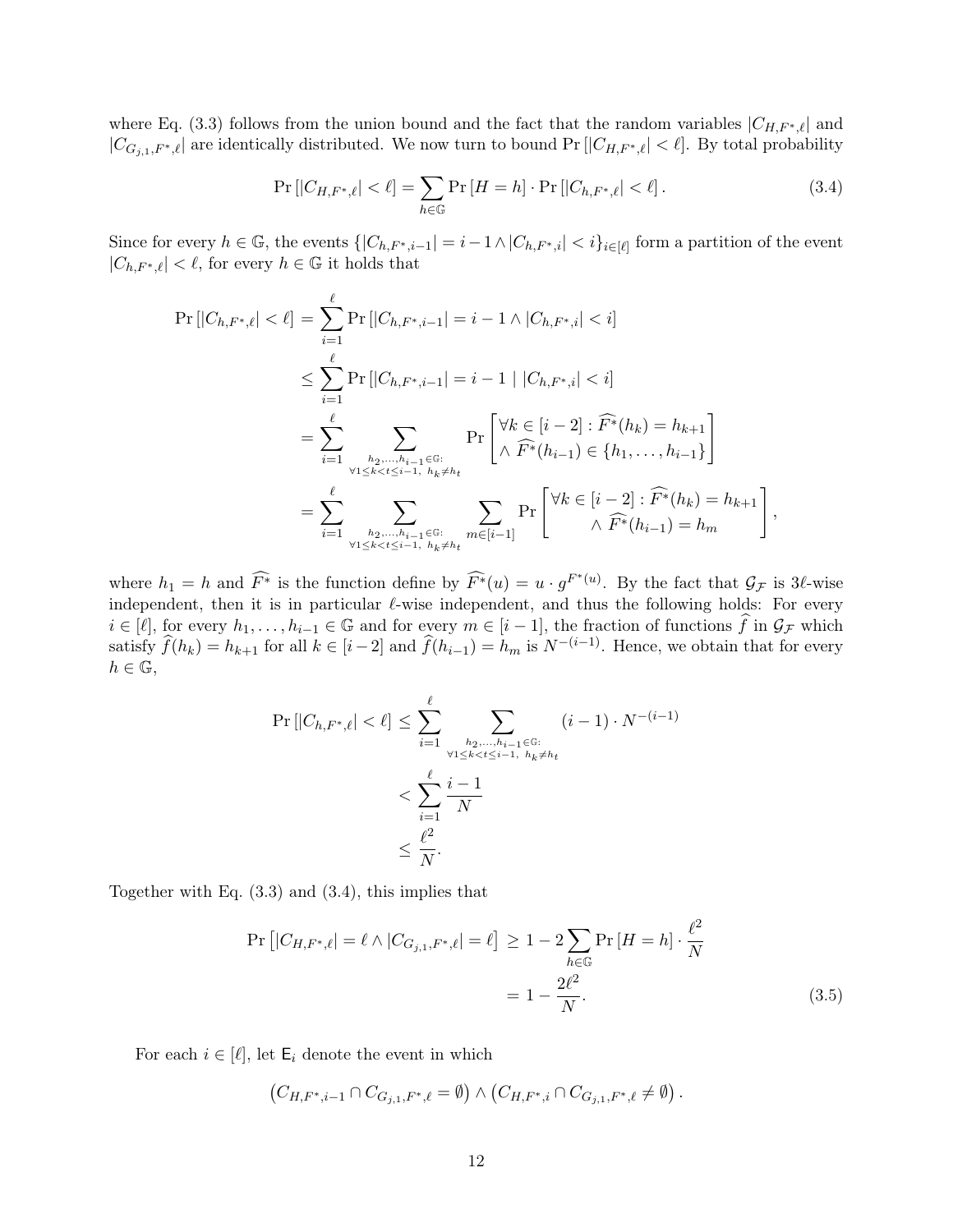That is,  $E_i$  is the event in which the *i*th element in  $C_{H,F^*,\ell}$  is the first element in  $C_{H,F^*,\ell}$  that also appears in  $C_{G_{j,1},F^*,\ell}$ . Then, the 3 $\ell$ -wise independence of F implies in particular its 2 $\ell$ -wise independence, and thus for each  $i \in [\ell]$  it holds that

$$
\Pr\left[\mathsf{E}_{i} \mid |C_{H,F^{*},\ell}| = \ell \land |C_{G_{j,1},F^{*},\ell}| = \ell\right] = \left(\prod_{k=1}^{i} \left(1 - \frac{\ell+k-1}{N}\right)\right) \cdot \frac{\ell}{N}
$$

$$
\geq \left(1 - \frac{2\ell}{N}\right)^{i} \cdot \frac{\ell}{N},
$$

and since  $1 - x \le e^{-2x}$  for all  $x \in [0, 1/2]$ , the fact that  $\ell \le N/4$  implies that

$$
\Pr\left[\mathsf{E}_i \mid |C_{H,F^*,\ell}| = \ell \wedge |C_{G_{j,1},F^*,\ell}| = \ell\right] \geq e^{-2\ell i/N} \cdot \frac{\ell}{N}.
$$

It thus follows that

<span id="page-13-1"></span>
$$
\Pr\left[C_{H,F^*,\ell}\cap C_{G_{j,1},F^*,\ell}\neq\emptyset \mid |C_{H,F^*,\ell}|=\ell \wedge |C_{G_{j,1},F^*,\ell}|=\ell\right]
$$
\n
$$
=\sum_{i=1}^{\ell} \Pr\left[\mathsf{E}_i \mid |C_{H,F^*,\ell}|=\ell \wedge |C_{G_{j,1},H,\ell}|=\ell\right]
$$
\n
$$
\geq \frac{\ell}{N} \cdot \sum_{i=1}^{\ell} e^{-2\ell i/N}
$$
\n
$$
\geq \frac{\ell}{N} \cdot \ell \cdot e^{-2\ell^2/N}.
$$
\n(3.6)

Taken together, Eq. [\(3.5\)](#page-12-1) and Eq. [\(3.6\)](#page-13-1) imply that

$$
\Pr\left[C_{H,F^*,\ell} \cap C_{G_{j,1},F^*,\ell} \neq \emptyset\right] > \left(1 - \frac{2\ell^2}{N}\right) \cdot \frac{\ell^2}{N} \cdot e^{-2\ell^2/N},
$$

and since  $\ell \leq$ √  $N/2$ , we obtain

$$
\Pr\left[C_{H,F^*,\ell} \cap C_{G_{j,1},F^*,\ell} \neq \emptyset\right] > \frac{1}{2\sqrt{e}} \cdot \frac{\ell^2}{N}.
$$

By Lemma [2.3,](#page-8-1) this implies that

$$
\Pr\left[C_{H,F,\ell}\cap C_{G_{j,1},F,\ell}\neq\emptyset\right] > \frac{1}{2\sqrt{e}}\cdot\frac{\ell^2}{N} - O\left(\frac{1}{(3\ell)^c}\right).
$$

Н

<span id="page-13-0"></span>Claim 3.5. For every  $1 \leq i < j \leq s$  it holds that

$$
\Pr\left[C_{H,F,\ell} \cap C_{G_{i,1},F,\ell} \neq \emptyset \wedge C_{H,F,\ell} \cap C_{G_{j,1},F,\ell} \neq \emptyset\right] \leq \frac{8\ell^4}{N^2} + O\left(\frac{1}{(3\ell)^c}\right).
$$

**Proof.** Let i, j such that  $1 \leq i < j \leq s$ , and as before let  $F^*$  denote a random variable describing a function from G to  $\mathbb{Z}_N$  distributed uniformly in a 3 $\ell$ -wise independent family F. We will prove that

$$
\Pr\left[C_{H, F^*, \ell} \cap C_{G_{i,1}, F^*, \ell} \neq \emptyset \land C_{H, F^*, \ell} \cap C_{G_{j,1}, F^*, \ell} \neq \emptyset\right] \leq \frac{8\ell^4}{N^2},
$$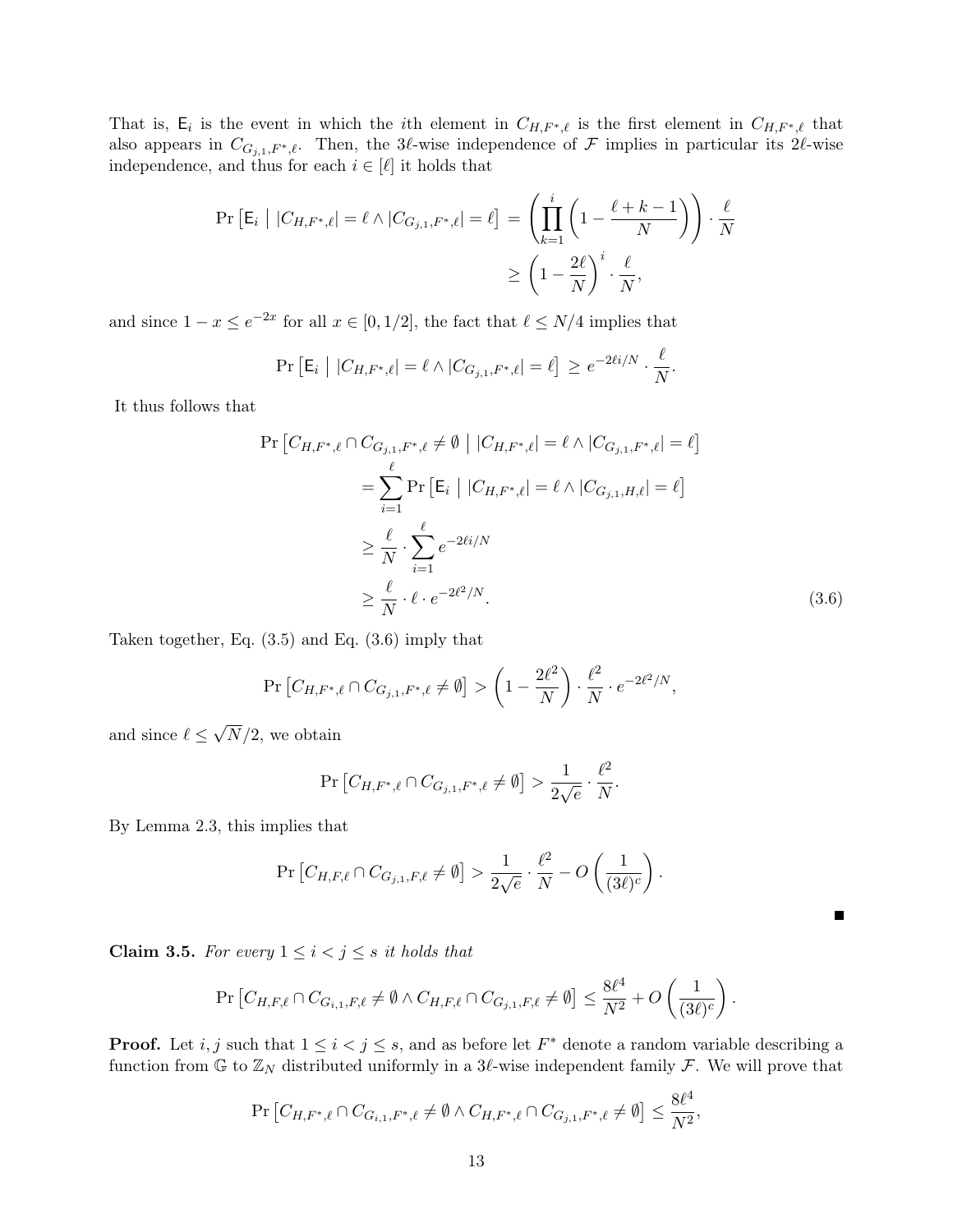and the claim then follows immediately from Lemma [2.3.](#page-8-1) Since the event  $C_{H,F^*,\ell} \cap C_{G_{j,1},F^*,\ell} \neq \emptyset$  is contained in the event  $C_{G_{j,1},F^*,\ell} \cap (C_{H,F^*,\ell} \cup C_{G_{i,1},F^*,\ell}) \neq \emptyset$ , it holds that

<span id="page-14-0"></span>
$$
\Pr\left[C_{H,F^*,\ell} \cap C_{G_{i,1},F^*,\ell} \neq \emptyset \land C_{H,F^*,\ell} \cap C_{G_{j,1},F^*,\ell} \neq \emptyset\right] \leq \Pr\left[C_{H,F^*,\ell} \cap C_{G_{i,1},F^*,\ell} \neq \emptyset \land C_{G_{j,1},F^*,\ell} \cap (C_{H,F^*,\ell} \cup C_{G_{i,1},F^*,\ell}) \neq \emptyset\right] \leq \Pr\left[C_{H,F^*,\ell} \cap C_{G_{i,1},F^*,\ell} \neq \emptyset\right] \cdot \Pr\left[C_{G_{j,1},F^*,\ell} \cap (C_{H,F^*,\ell} \cup C_{G_{i,1},F^*,\ell}) \neq \emptyset | C_{H,F^*,\ell} \cap C_{G_{i,1},F^*,\ell} \neq \emptyset\right] \tag{3.8}
$$

For upper bounding Eq. [3.7,](#page-14-0) note that  $|C_{H,F^*,\ell}| \leq \ell$  and  $|C_{G_{i,1},F^*,\ell}| \leq \ell$ , and therefore the 3 $\ell$ -wise independence of  $\mathcal F$  (which implies, in particular,  $2\ell$ -wise independence) guarantees that

$$
\Pr\left[C_{H,F^*,\ell} \cap C_{G_{i,1},F^*,\ell} \neq \emptyset\right] \le \left(1 - \left(1 - \frac{\ell}{N}\right)^{\ell}\right).
$$

Similarly, for upper bounding Eq. [3.8,](#page-14-0) note that  $|C_{G_{j,1},F^*,\ell}| \leq \ell$  and  $|C_{H,F^*,\ell} \cup C_{G_{i,1},F^*,\ell}| \leq 2\ell$ , and therefore the 3 $\ell$ -wise independence of  $\mathcal F$  guarantees that

$$
\Pr\left[C_{G_{j,1},F^*,\ell}\cap (C_{H,F^*,\ell}\cup C_{G_{i,1},F^*,\ell})\neq \emptyset \, \big|C_{H,F^*,\ell}\cap C_{G_{i,1},F^*,\ell}\neq \emptyset\right] \leq \left(1-\left(1-\frac{2\ell}{N}\right)^{\ell}\right).
$$

Since  $1 - (1 - x)^y \leq 2xy$  for all  $x, y \in \mathbb{N}$  such that  $x \leq 1/2$ , and since  $\ell \leq p/4$ , these imply that

$$
\Pr\left[C_{H,F^*,\ell} \cap C_{G_{i,1},F^*,\ell} \neq \emptyset \land C_{H,F^*,\ell} \cap C_{G_{j,1},F^*,\ell} \neq \emptyset\right] \le \frac{2\ell^2}{N} \cdot \frac{4\ell^2}{N} = \frac{8\ell^4}{N^2},
$$

and from Lemma [2.3](#page-8-1) we obtain that

$$
\Pr\left[C_{H,F,\ell}\cap C_{G_{i,1},F,\ell}\neq\emptyset\wedge C_{H,F,\ell}\cap C_{G_{j,1},F,\ell}\neq\emptyset\right]\leq\frac{8\ell^4}{N^2}+O\left(\frac{1}{(3\ell)^c}\right).
$$

Б

From Claims [3.4](#page-11-1) and [3.5](#page-13-0) and from Eq. [\(3.2\)](#page-11-0), we obtain that

$$
\Pr\left[A_1\left(\mathbb{G}, N, g, h, \text{st}\right) = \text{dlog}_g(h)\right] > \sum_{1 \le j \le s} \frac{1}{2\sqrt{e}} \cdot \frac{\ell^2}{N} - \sum_{1 \le i < j \le s} \frac{8\ell^4}{N^2} - O\left(\frac{1}{(3\ell)^c}\right) \\
&> \frac{1}{2\sqrt{e}} \cdot \frac{s \cdot \ell^2}{N} - 8 \cdot \frac{s^2 \cdot \ell^4}{N^2} - O\left(\frac{1}{(3\ell)^c}\right) \\
&> \frac{1}{4} \cdot \frac{s \cdot \ell^2}{N} - 8 \cdot \frac{s^2 \cdot \ell^4}{N^2} - O\left(\frac{1}{(3\ell)^c}\right).
$$

Since  $s \cdot \ell^2 \leq N/64$ , this implies that

$$
8 \cdot \frac{s^2 \cdot \ell^4}{N^2} \le \frac{1}{8} \cdot \frac{s \cdot \ell^2}{N}
$$

and hence

$$
\Pr\left[A_1\left(\mathbb{G},N,g,h,\text{st}\right)=\text{dlog}_g(h)\right] > \frac{1}{8}\cdot\frac{s\cdot\ell^2}{N} - O\left(\frac{1}{(3\ell)^c}\right).
$$

This concludes the proof of Theorem [3.1.](#page-9-2)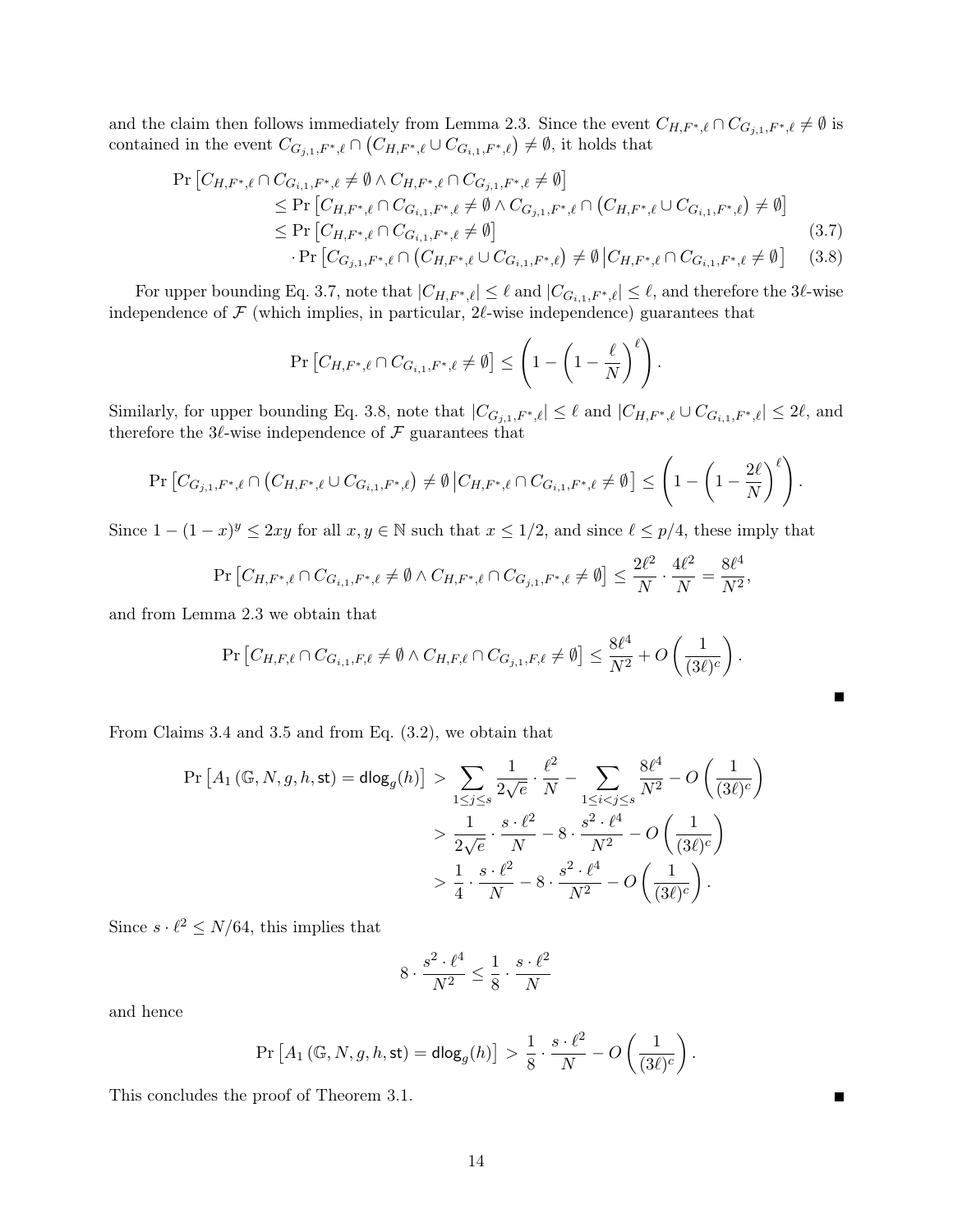# References

- <span id="page-15-15"></span>[ADW14] M. Aumüller, M. Dietzfelbinger, and P. Woelfel. Explicit and efficient hash families suffice for cuckoo hashing with a stash. Algorithmica, 70(3):428–456, 2014.
- <span id="page-15-10"></span>[BHK+19] I. Berman, I. Haitner, I. Komargodski, and M. Naor. Hardness-preserving reductions via cuckoo hashing. Journal of Cryptology, 32(2):361–392, 2019.
- <span id="page-15-6"></span>[BL13] D. J. Bernstein and T. Lange. Non-uniform cracks in the concrete: The power of free precomputation. In Advances in Cryptology – ASIACRYPT '13, pages 321–340, 2013.
- <span id="page-15-7"></span>[BR93] M. Bellare and P. Rogaway. Random oracles are practical: A paradigm for designing efficient protocols. In Proceedings of the 1st ACM Conference on Computer and Communications Security, pages 62–73, 1993.
- <span id="page-15-9"></span>[CDG18] S. Coretti, Y. Dodis, and S. Guo. Non-uniform bounds in the random-permutation, idealcipher, and generic-group models. In Advances in Cryptology – CRYPTO '18, Lecture Notes in Computer Science, pages 693–721, 2018.
- <span id="page-15-2"></span>[CK18] H. Corrigan-Gibbs and D. Kogan. The discrete-logarithm problem with preprocessing. In Advances in Cryptology – EUROCRYPT '18, pages 415–447, 2018.
- <span id="page-15-8"></span>[DGK17] Y. Dodis, S. Guo, and J. Katz. Fixing cracks in the concrete: Random oracles with auxiliary input, revisited. In Advances in Cryptology – EUROCRYPT '17, volume 10211, pages 473–495, 2017.
- <span id="page-15-12"></span>[DP08] M. Dietzfelbinger and R. Pagh. Succinct data structures for retrieval and approximate membership. In Proceedings of the 35th International Colloquium on Automata, Languages and Programming, pages 385–396, 2008.
- <span id="page-15-14"></span>[DR09] M. Dietzfelbinger and M. Rink. Applications of a splitting trick. ICALP 2009: Automata, Languages and Programming, pages 354–365, 2009.
- <span id="page-15-5"></span>[DTT10] A. De, L. Trevisan, and M. Tulsiani. Time space tradeoffs for attacks against one-way functions and PRGs. In Advances in Cryptology – CRYPTO '10, pages 649–665, 2010.
- <span id="page-15-13"></span>[DW03] M. Dietzfelbinger and P. Woelfel. Almost random graphs with simple hash functions. In Proceedings of the 35th Annual ACM Symposium on Theory of Computing, pages 629–638, 2003.
- <span id="page-15-4"></span>[FN99] A. Fiat and M. Naor. Rigorous time/space trade-offs for inverting functions. SIAM Journal on Computing, 29(3):709–803, 1999.
- <span id="page-15-1"></span>[FST10] D. Freeman, M. Scott, and E. Teske. A taxonomy of pairing-friendly elliptic curves. Journal of Cryptology, 23(2):224–280, 2010.
- <span id="page-15-3"></span>[Hel80] M. E. Hellman. A cryptanalytic time-memory trade-off. IEEE Transaction on Information Theory, 26(4):401–406, 1980.
- <span id="page-15-11"></span>[HMP01] T. Hagerup, P. B. Miltersen, and R. Pagh. Deterministic dictionaries. Journal of Algorithms, 41(1):69–85, 2001.
- <span id="page-15-0"></span>[KMV00] N. Koblitz, A. Menezes, and S. A. Vanstone. The state of elliptic curve cryptography. Designs, Codes and Cryptography, 19(2/3):173–193, 2000.